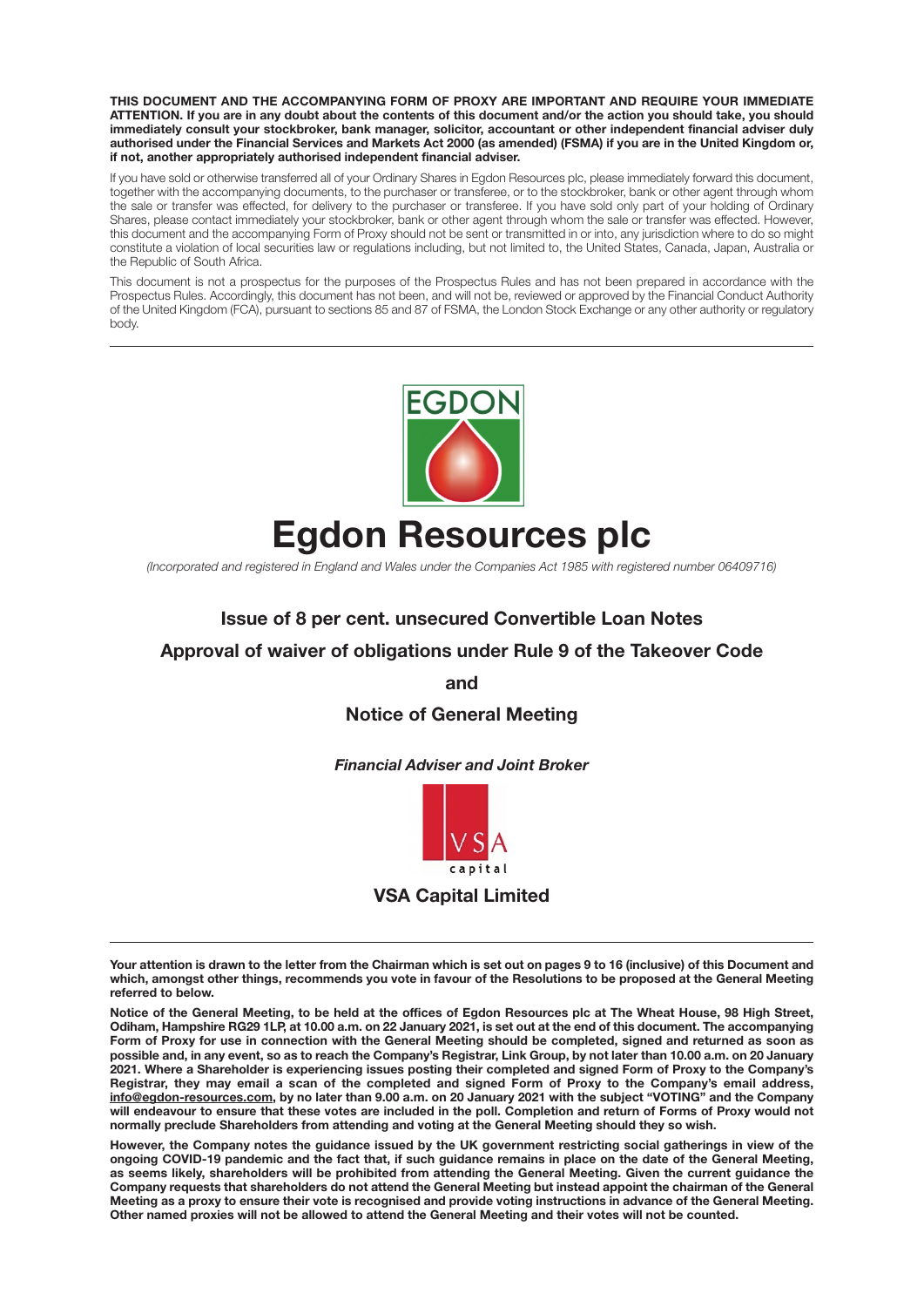**As shareholders will be unable to vote in person at the meeting, they are strongly encouraged to use their proxy vote. The deadline for submission of proxy votes is 10.00 a.m. on 20 January 2021.** 

**The Company is taking these precautionary measures to safeguard its shareholders' and employees' health and make the General Meeting as safe and efficient as possible. The Company will update shareholders, as necessary, via a Regulatory Information Service.** 

**Shareholders who hold their Existing Ordinary Shares in uncertificated form in CREST may alternatively use the CREST Proxy Voting Service in accordance with the procedures set out in the CREST Manual as explained in the notes accompanying the Notice of General Meeting at the end of this Document. Proxies submitted via CREST must be received by the issuer's agent (ID RA10) by no later than 10.00 a.m. on 20 January 2021 (or, if the General Meeting is adjourned, 48 hours (excluding any part of a day that is not a work day) before the time fixed for the adjourned meeting).** 

Any person entitled to receive a copy of documents and information relating to the Rule 9 Waivers, including this Document, is entitled to receive such documents in hard copy form. Such person may request that all future documents and information in relation to the Rule 9 Waivers are sent to them in hard copy form. You may request a hard copy of this Document and/or any information incorporated into this Document by reference to another source by contacting the Company at The Wheat House, 98 High Street, Odiham, Hampshire, RG29 1LP or +44 (0) 125 670 2292.

VSA Capital Limited, which is a member of the London Stock Exchange and is authorised and regulated by the Financial Conduct Authority, is acting as Financial Adviser and Broker to the Company in connection with the Whitewash and is not acting for any other person and will not be responsible to any person other than the Company for providing the protections afforded to clients of VSA Capital Limited.

VSA Capital Limited have not authorised the contents of this Document and no representation or warranty, express or implied, is made by VSA Capital Limited as to the accuracy or contents of this Document or the opinions contained therein, without limiting the statutory rights of any person to whom this Document is issued. The information contained in this Document is not intended to inform or be relied upon by any subsequent purchasers of Ordinary Shares (whether on or off exchange) and accordingly no duty of care is accepted by VSA Capital Limited in relation to them.

The Directors accept responsibility for the information contained in this Document relating to the recommendation in respect of the Resolutions set out in paragraph 12 of Part I of this Document.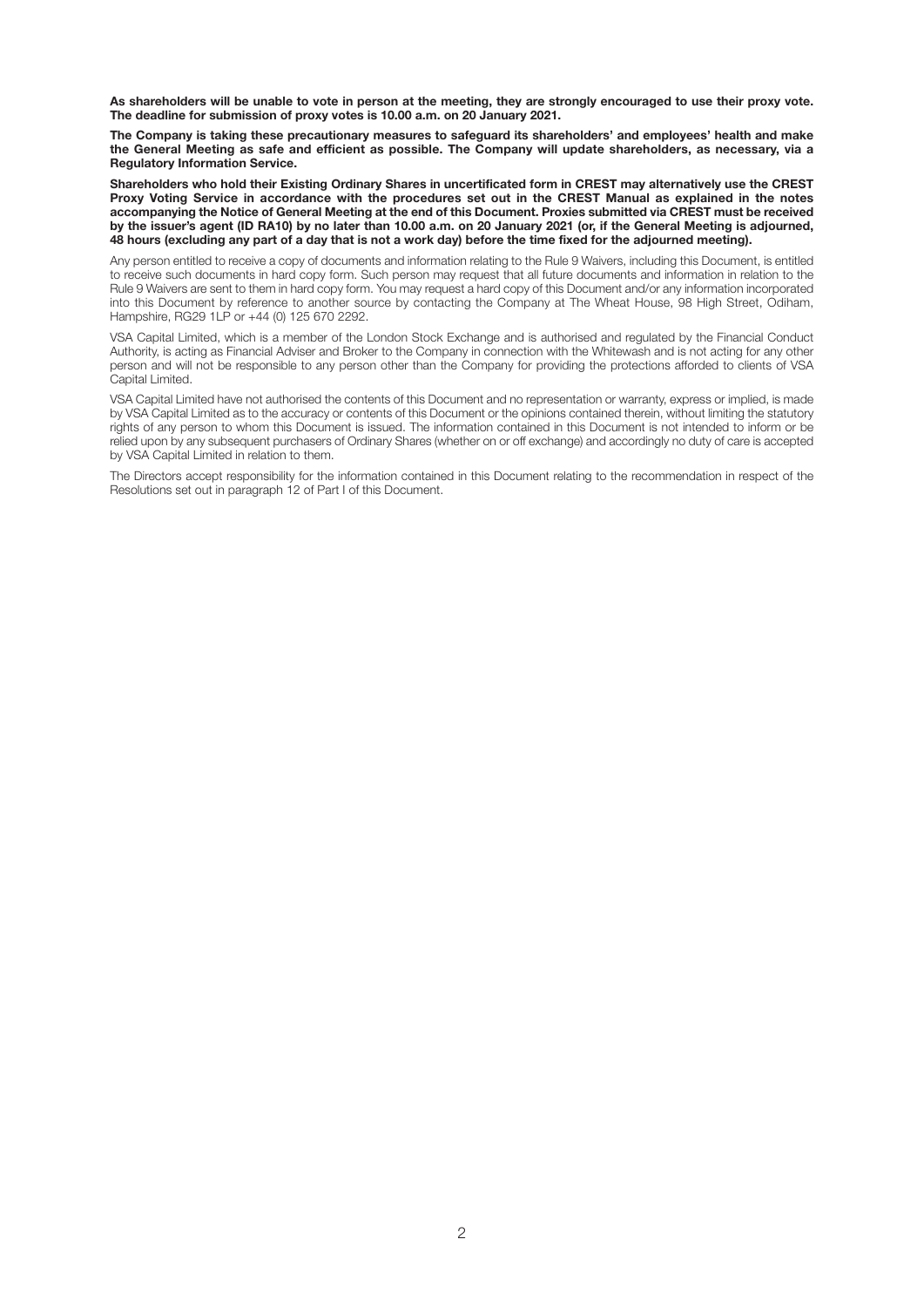# **TABLE OF CONTENTS**

| <b>DIRECTORS AND ADVISERS</b>                                       | 4  |
|---------------------------------------------------------------------|----|
| <b>DEFINITIONS</b>                                                  | 5  |
| <b>MARKET STATISTICS AND EXPECTED TIMETABLE OF PRINCIPAL EVENTS</b> | 8  |
| <b>PART I LETTER FROM THE CHAIRMAN</b>                              | 9  |
| <b>PART II ADDITIONAL INFORMATION ON THE COMPANY</b>                | 17 |
| <b>PART III ADDITIONAL INFORMATION ON THE CONCERT PARTY</b>         | 25 |
| <b>NOTICE OF GENERAL MEETING</b>                                    | 31 |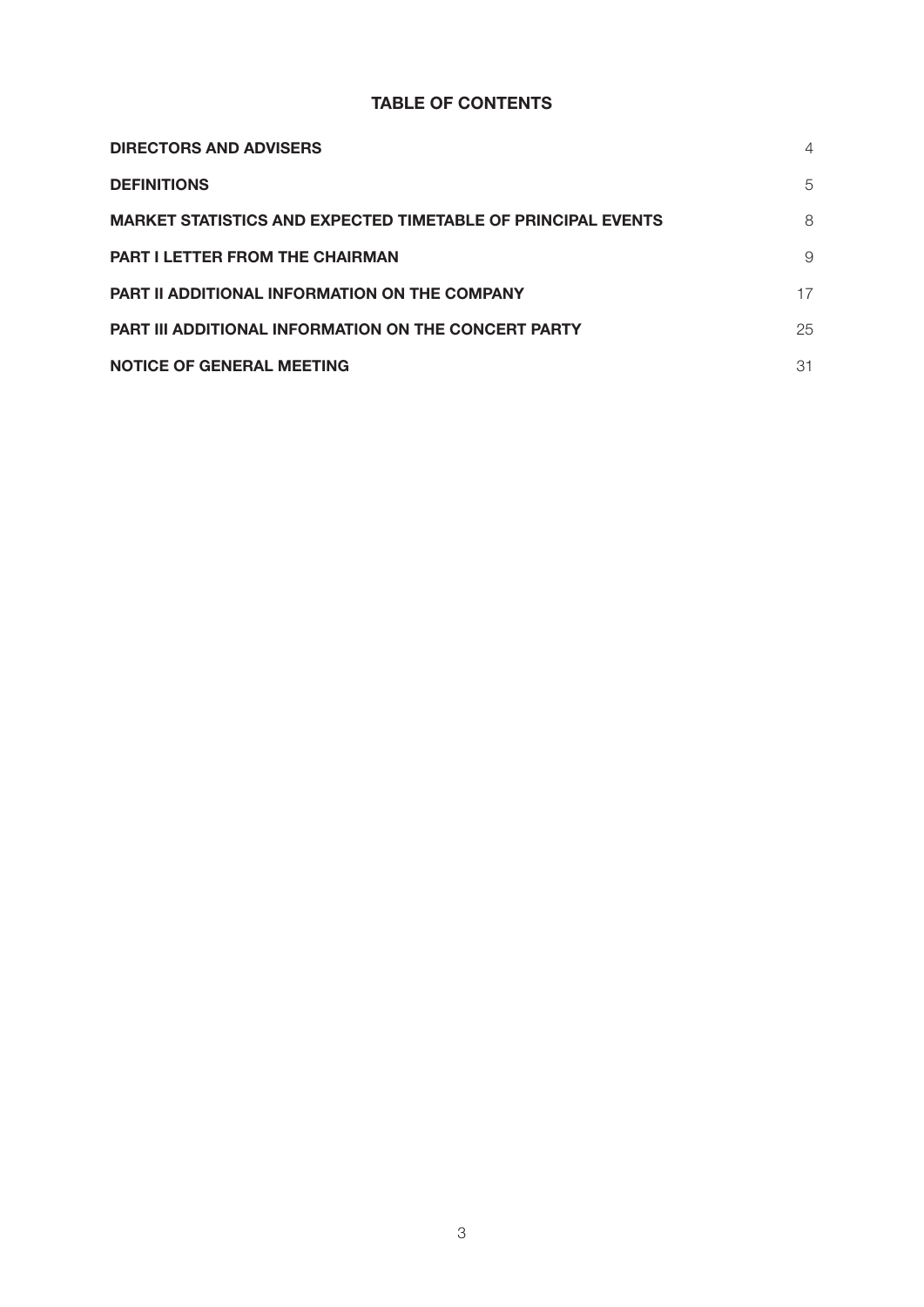# **DIRECTORS AND ADVISERS**

| <b>Directors</b>                                    | Philip Stephens (Non-Executive Chairman)<br>Mark Abbott (Managing Director)<br>Martin Durham (Technical Director)<br>Tim Davies (Non-Executive Director)<br>Ken Ratcliff (Non-Executive Director)<br>Walter Roberts (Non-Executive Director) |
|-----------------------------------------------------|----------------------------------------------------------------------------------------------------------------------------------------------------------------------------------------------------------------------------------------------|
|                                                     | all of:                                                                                                                                                                                                                                      |
|                                                     | The Wheat House<br>98 High Street<br>Odiham<br>Hampshire<br><b>RG29 1LP</b>                                                                                                                                                                  |
| <b>Company Secretary</b>                            | <b>Walter Roberts</b>                                                                                                                                                                                                                        |
| <b>Financial Adviser and</b><br><b>Joint Broker</b> | <b>VSA Capital Limited</b><br>New Liverpool House<br>15-17 Eldon Street<br>London<br>EC2M 7LD                                                                                                                                                |
| <b>Nominated Adviser and</b><br><b>Joint Broker</b> | <b>WH Ireland Limited</b><br>24 Martin Lane<br>London<br>EC4R ODR                                                                                                                                                                            |
| <b>Legal Advisers to the Company</b>                | Norton Rose Fulbright LLP<br>3 More London Riverside<br>London<br>SE1 2AQ                                                                                                                                                                    |
| <b>Registrars</b>                                   | Link Group<br>The Registry<br>34 Beckenham Road<br>Beckenham<br>Kent<br>BR <sub>3</sub> 4TU                                                                                                                                                  |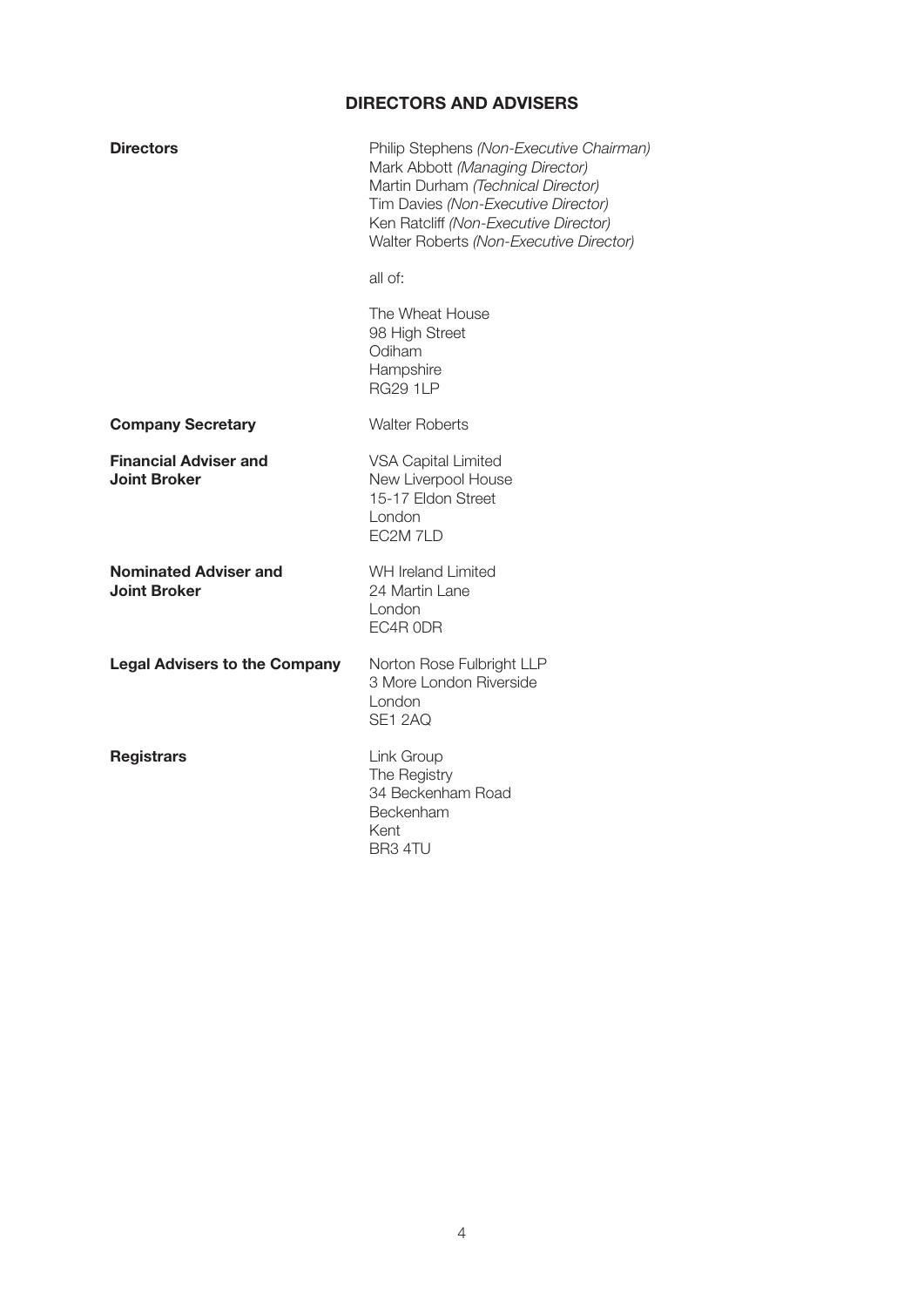# **DEFINITIONS**

The following definitions apply throughout this Document unless the context otherwise requires:

| Act                                               | means the Companies Act 2006 (as amended)                                                                                                                                                                                                                  |
|---------------------------------------------------|------------------------------------------------------------------------------------------------------------------------------------------------------------------------------------------------------------------------------------------------------------|
| <b>AIM</b>                                        | means the market of that name operated by the London Stock<br>Exchange                                                                                                                                                                                     |
| <b>AIM Rules for Companies</b>                    | means the AIM Rules for Companies, as published and amended<br>from time to time by the London Stock Exchange                                                                                                                                              |
| <b>AIM Rules for Nominated</b><br><b>Advisers</b> | means the rules for nominated advisers to AIM companies, as<br>published and amended from time to time by the London Stock<br>Exchange                                                                                                                     |
| <b>Articles</b>                                   | means the existing articles of association of the Company as at the<br>date of this Document                                                                                                                                                               |
| <b>Board</b>                                      | means the board of directors of the Company from time to time                                                                                                                                                                                              |
| boe                                               | means barrel of oil equivalent                                                                                                                                                                                                                             |
| boepd                                             | means barrel of oil equivalent per day                                                                                                                                                                                                                     |
| <b>Business Day</b>                               | means any day (excluding Saturdays and Sundays) on which banks<br>are open in London for normal banking business and the London<br>Stock Exchange is open for trading                                                                                      |
| <b>Company or Egdon</b>                           | means Egdon Resources plc                                                                                                                                                                                                                                  |
| <b>Concert Party</b>                              | means HEYCO, HINT, Petrichor, Jalapeño and Petrichor Partners<br>(and its limited partners)                                                                                                                                                                |
| <b>Connected Persons</b>                          | has the meaning set out in section 252 and section 254 of the Act<br>and includes spouse, children under 18 and any company in which<br>the relevant person is interested in shares comprising at least one-<br>fifth of the share capital of that company |
| <b>Conversion Price</b>                           | means 1.55 pence                                                                                                                                                                                                                                           |
| <b>Conversion Shares</b>                          | means the new Ordinary Shares to be issued on conversion of the<br>Convertible Loan Notes including on the capitalisation of any interest<br>payable on the Convertible Loan Notes                                                                         |
| <b>Convertible Loan Notes</b>                     | means the £1,051,035 nominal 8 per cent. unsecured convertible<br>loan notes that may be issued to Petrichor Partners and Jalapeño<br>pursuant to the Subscription Agreement and the Convertible Loan<br>Note Instrument                                   |
| <b>Convertible Loan Note Holder</b>               | means a holder of a Convertible Loan Note                                                                                                                                                                                                                  |
| <b>Convertible Loan Note</b><br><b>Instrument</b> | means the instrument constituting the Convertible Loan Notes in the<br>agreed form, execution of which by the Company is conditional upon<br>the Resolutions set out in the Notice of GM being passed by<br>Shareholders at the General Meeting            |
| <b>Directors</b>                                  | means the directors of the Company at the date of this Document<br>whose names are set out on page 4 of this Document                                                                                                                                      |
| <b>Disclosure Date</b>                            | means 5 January 2021                                                                                                                                                                                                                                       |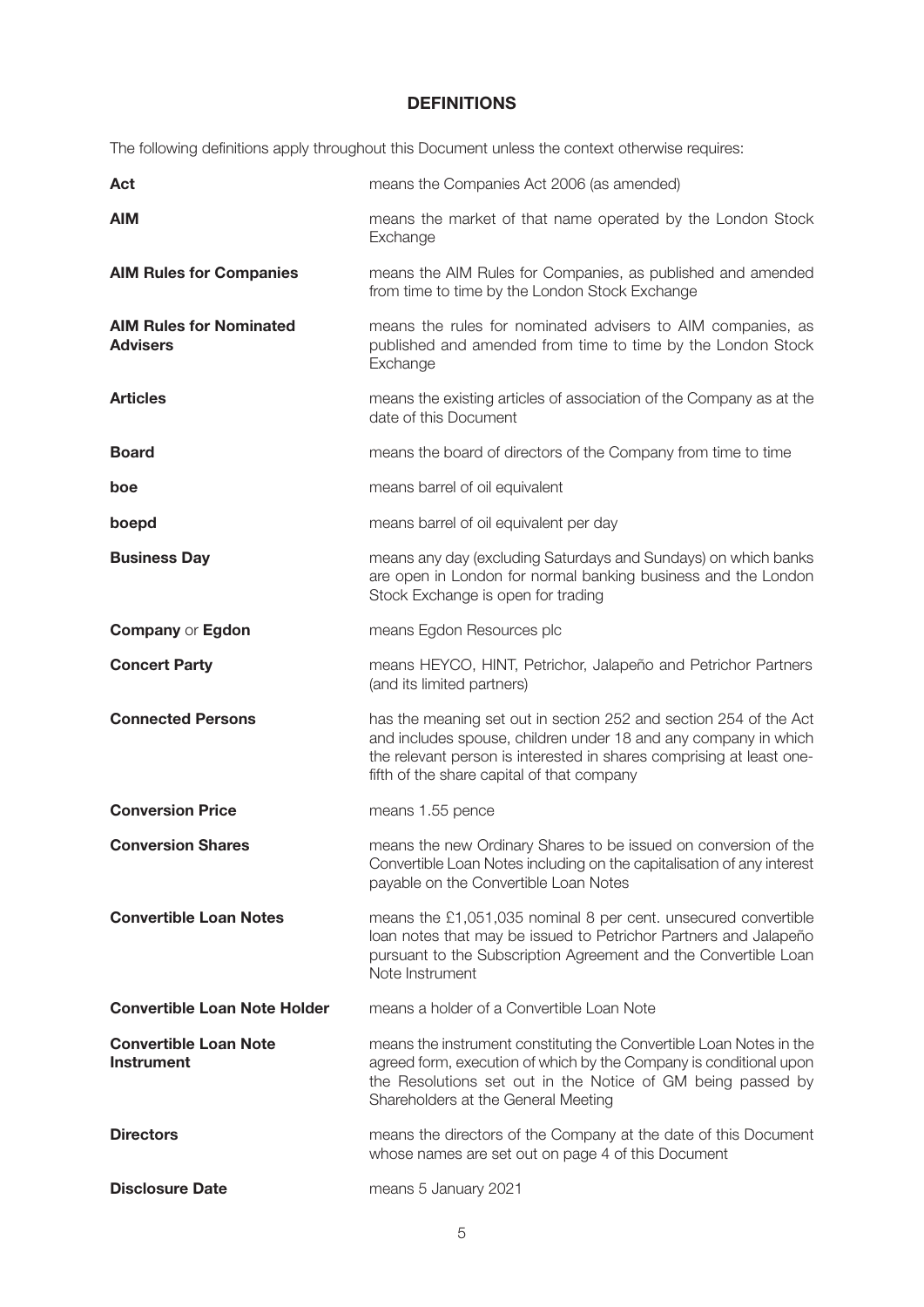| <b>Document</b>                        | this document                                                                                                                                                                                                                                     |
|----------------------------------------|---------------------------------------------------------------------------------------------------------------------------------------------------------------------------------------------------------------------------------------------------|
| <b>Enlarged Ordinary Share Capital</b> | the Existing Ordinary Shares and the Conversion Shares                                                                                                                                                                                            |
| <b>Existing Ordinary Shares</b>        | the existing 328,315,625 Ordinary Shares in issue as at the date of<br>this Document                                                                                                                                                              |
| <b>FCA</b>                             | means the Financial Conduct Authority of the United Kingdom                                                                                                                                                                                       |
| <b>Form of Proxy</b>                   | means the form of proxy accompanying this Document for use at<br>the GM                                                                                                                                                                           |
| <b>FSMA</b>                            | means the Financial Services and Markets Act 2000 (as amended)                                                                                                                                                                                    |
| <b>GM</b> or General Meeting           | means the general meeting of the Company convened for<br>10.00 a.m. at the offices of Egdon Resources plc at The Wheat<br>House, 98 High Street, Odiham, Hampshire RG29 1LP on<br>22 January 2021 by the Notice of GM and any adjournment thereof |
| Group                                  | means the Company and its subsidiaries and subsidiary<br>undertakings                                                                                                                                                                             |
| <b>HEYCO</b>                           | means HEYCO Energy Group, Inc.                                                                                                                                                                                                                    |
| <b>HINT</b>                            | means HEYCO International Inc.                                                                                                                                                                                                                    |
| <b>Independent Shareholders</b>        | means Shareholders who are eligible to vote on the Whitewash<br>Resolution, being shareholders other than HEYCO, HINT, Petrichor,<br>Jalapeño or Petrichor Partners (and its limited partners)                                                    |
| <b>Interest Rate</b>                   | 8 per cent. per annum                                                                                                                                                                                                                             |
| issued share capital                   | means, except where stated to the contrary, the issued share capital<br>of the Company excluding treasury shares                                                                                                                                  |
| LSE or London Stock Exchange           | means London Stock Exchange plc                                                                                                                                                                                                                   |
| Jalapeño                               | means Jalapeño Corporation                                                                                                                                                                                                                        |
| <b>Link Group</b>                      | a trading name of Link Group                                                                                                                                                                                                                      |
| <b>London Stock Exchange</b>           | means London Stock Exchange plc                                                                                                                                                                                                                   |
| <b>Money Laundering Regulations</b>    | means The Money Laundering, Terrorist Financing and Transfer of<br>Funds (Information on the Payer) Regulations 2017                                                                                                                              |
| <b>Notice of GM</b>                    | means the notice of the GM set out at the end of this Document                                                                                                                                                                                    |
| <b>Official List</b>                   | means the Official List of the FCA                                                                                                                                                                                                                |
| <b>Ordinary Shares</b>                 | means the issued ordinary shares of 1p each in the capital of the<br>Company                                                                                                                                                                      |
| Panel or Takeover Panel                | mean the Panel on Takeovers and Mergers                                                                                                                                                                                                           |
| <b>PEDL</b>                            | means the United Kingdom onshore petroleum exploration and<br>development licence                                                                                                                                                                 |
| <b>Petrichor</b>                       | means Petrichor Holdings Coöperatief U.A., a wholly owned<br>subsidiary of HEYCO                                                                                                                                                                  |
| <b>Petrichor Partners</b>              | means Petrichor Partners, LP                                                                                                                                                                                                                      |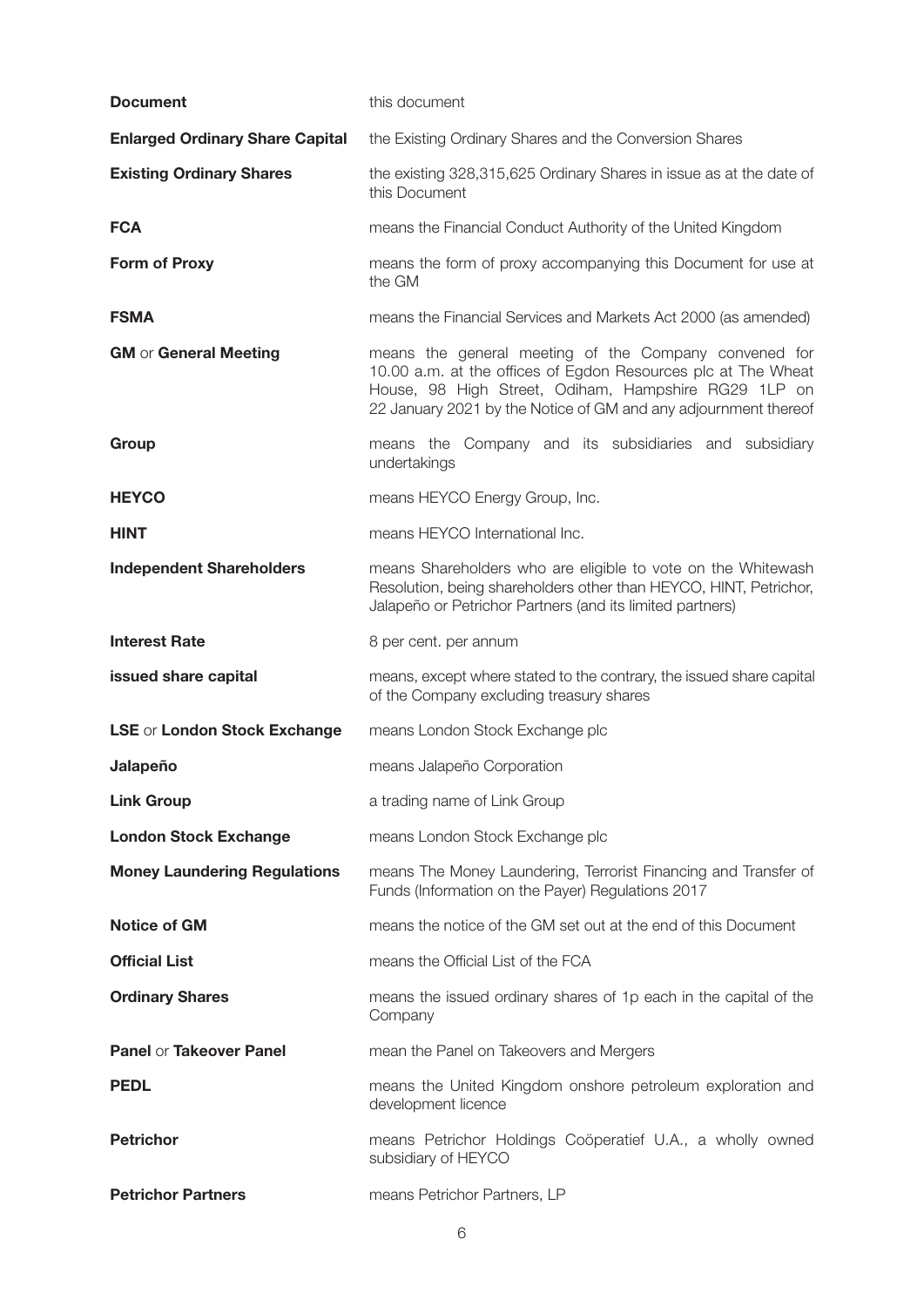| <b>Premier</b>                | means Premier Oil plc                                                                                                                                                                                                                                                                                                                                                                                                       |
|-------------------------------|-----------------------------------------------------------------------------------------------------------------------------------------------------------------------------------------------------------------------------------------------------------------------------------------------------------------------------------------------------------------------------------------------------------------------------|
| <b>Proposals</b>              | means the issue of the Convertible Loan Notes and the Rule 9<br>Waiver                                                                                                                                                                                                                                                                                                                                                      |
| <b>Prospectus Rules</b>       | means the rules made by the FCA under Part VI of FSMA in relation<br>to offers of transferable securities to the public and admission of<br>transferable securities to trading on a regulated market                                                                                                                                                                                                                        |
| <b>Redemption Date</b>        | means the date falling 12 (twelve) months from the date of issue of<br>the Convertible Loan Notes                                                                                                                                                                                                                                                                                                                           |
| Registrar                     | means Link Group, The Registry, 34 Beckenham Road, Beckenham,<br>Kent BR3 4TU                                                                                                                                                                                                                                                                                                                                               |
| <b>Relationship Agreement</b> | has the meaning given to that term in paragraph 5.3 of Part II of this<br>Document                                                                                                                                                                                                                                                                                                                                          |
| <b>Resolution Prospect</b>    | means the Resolution Gas Discovery field held under licence P1929                                                                                                                                                                                                                                                                                                                                                           |
| Rule <sub>9</sub>             | means Rule 9 of the Takeover Code                                                                                                                                                                                                                                                                                                                                                                                           |
| <b>Rule 9 Waiver</b>          | means the waiver by the Panel of any requirement under Rule 9 of<br>the Takeover Code for the Concert Party to make a general offer to<br>Shareholders for the Company which would otherwise arise as a<br>result of the issue of the Conversion Shares to Petrichor Partners and<br>Jalapeño on conversion of the Convertible Loan Notes and/or on the<br>capitalisation of any interest due on the Convertible Loan Notes |
| <b>Shareholders</b>           | means holders of Existing Ordinary Shares                                                                                                                                                                                                                                                                                                                                                                                   |
| <b>Subscription Agreement</b> | means the subscription agreements dated 6 January 2021 entered<br>into by the Company and Petrichor Partners and Jalapeño in relation<br>to the subscription for the Convertible Loan Notes, as described<br>further in paragraph 5.1 of Part II of this Document                                                                                                                                                           |
| <b>Subsidiary</b>             | means a subsidiary undertaking as that term is defined in the Act                                                                                                                                                                                                                                                                                                                                                           |
| Takeover Code or Code         | means the City Code on Takeovers and Mergers                                                                                                                                                                                                                                                                                                                                                                                |
| <b>Underwriting Agreement</b> | means the agreement dated 15 May 2019, entered into by Petrichor<br>and the Company in respect of the underwriting of the open offer                                                                                                                                                                                                                                                                                        |
| <b>United Kingdom or UK</b>   | means the United Kingdom of Great Britain and Northern Ireland                                                                                                                                                                                                                                                                                                                                                              |
| £ or Pounds                   | means UK pounds sterling, being the lawful currency of the United<br>Kingdom                                                                                                                                                                                                                                                                                                                                                |
| <b>US Securities Act</b>      | means the United States Securities Act of 1933, (as amended).                                                                                                                                                                                                                                                                                                                                                               |
| <b>VSA</b>                    | means VSA Capital Limited of New Liverpool House, 15-17 Eldon<br>Street, London EC2M 7LD, the financial adviser and joint broker to<br>the Company                                                                                                                                                                                                                                                                          |
| <b>WH Ireland</b>             | means WH Ireland Limited of 24 Martin Lane, London EC4R ODR,<br>the nominated adviser and joint broker to the Company                                                                                                                                                                                                                                                                                                       |
| <b>Whitewash Resolution</b>   | means resolution 1 to be proposed at the General Meeting as set<br>out in the Notice of GM                                                                                                                                                                                                                                                                                                                                  |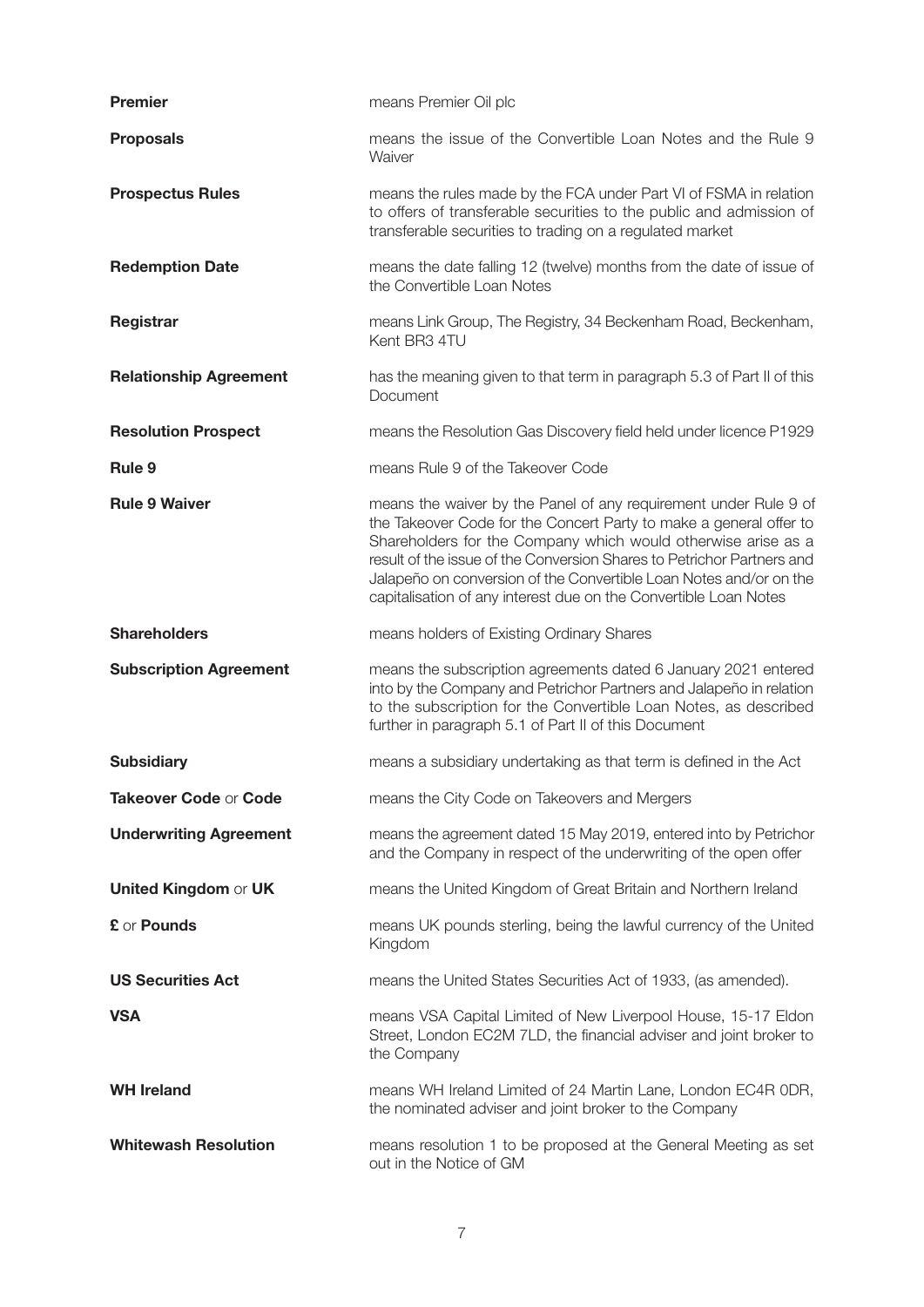# **MARKET STATISTICS**

| Principal amount of the Convertible Loan Notes to be issued to<br>Petrichor Partners and Jalapeño                 | £1,051,035      |
|-------------------------------------------------------------------------------------------------------------------|-----------------|
| Estimated net proceeds of the Convertible Loan Notes                                                              | £975,000        |
| Number of Existing Ordinary Shares                                                                                | 328,315,625     |
| Conversion Price per Ordinary Share under the Convertible Loan Notes                                              | 1.55 pence      |
| Conversion Shares to be issued to Petrichor Partners and Jalapeño<br>on conversion of the Convertible Loan Notes* | 73,233,406      |
| Enlarged Ordinary Share Capital*                                                                                  | 401.549.031     |
| Percentage of the Enlarged Ordinary Share Capital to be held by the<br>Concert Party*                             | 46.04 per cent. |

\* Assumes that all issued Convertible Loan Notes are converted and that all interest payments which will accrue on the Convertible Loan Notes will be capitalised into Ordinary Shares at the Conversion Price.

# **EXPECTED TIMETABLE OF PRINCIPAL EVENTS**

| Announcement of the Proposals                                                                                             | 6 January 2021                       |
|---------------------------------------------------------------------------------------------------------------------------|--------------------------------------|
| Publication and posting of this Document                                                                                  | 6 January 2021                       |
| Record Date for voting at the General Meeting                                                                             | Close of business on 20 January 2021 |
| Latest time and date for receipt of Forms of Proxy or CREST Proxy<br>Instructions (as applicable) for the General Meeting | 10.00 a.m. on 20 January 2021        |
| General Meeting                                                                                                           | 10.00 a.m. on 22 January 2021        |
| Announcement of the result of the General Meeting                                                                         | 22 January 2021                      |
| Issue of the Convertible Loan Note Certificates                                                                           | on or around 26 January 2021         |
|                                                                                                                           |                                      |

*Notes*

1. Each of the times and dates set out in the above timetable and mentioned in this Document is based on the Company's current expectations and subject to change by the Company (with the agreement of VSA), in which event details of the new times and dates will be notified to the London Stock Exchange, where required, and the Company will make an appropriate announcement to a Regulatory Information Service

2. References to times in this Document are to London times unless otherwise stated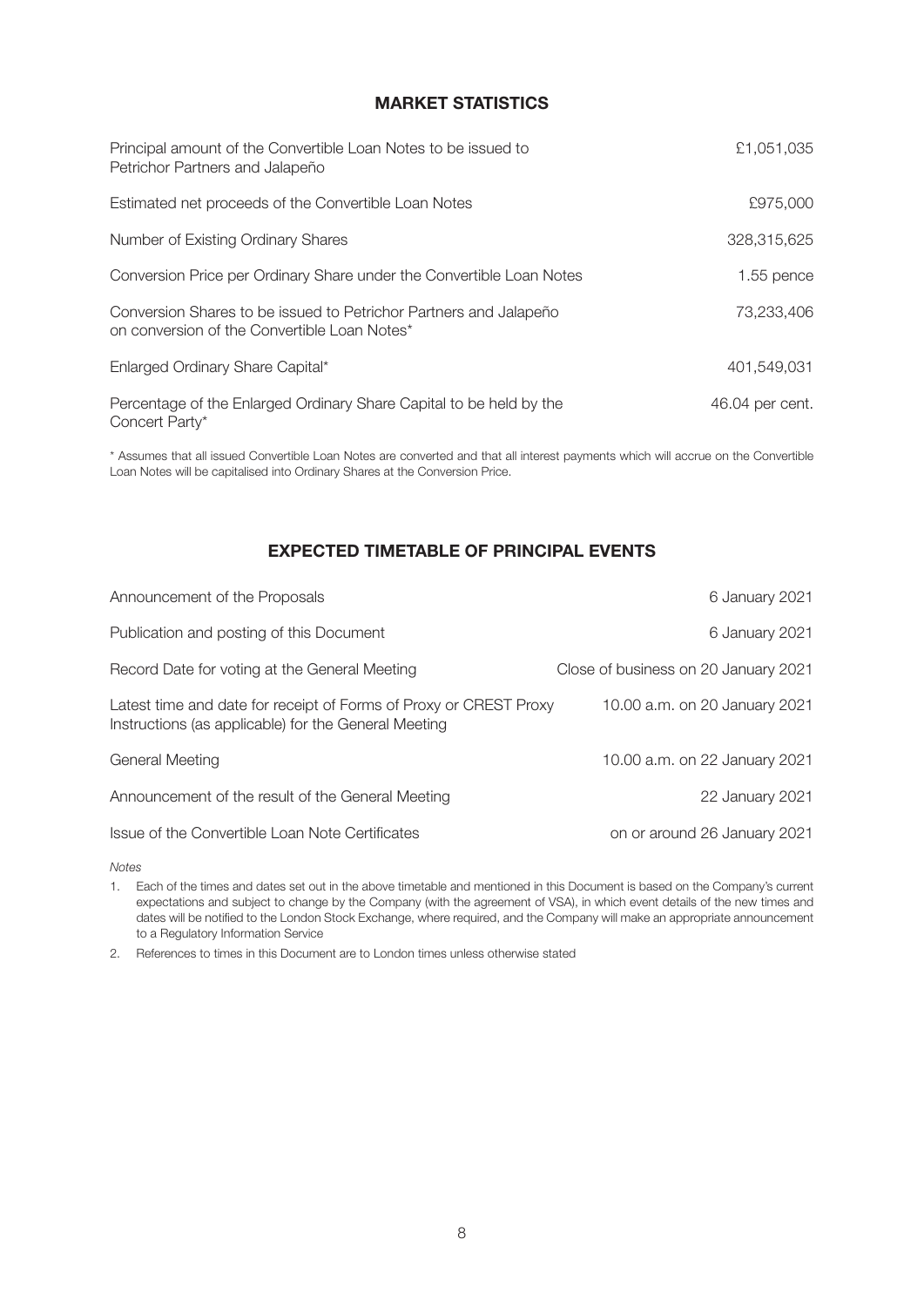### **PART I**

# **LETTER FROM THE CHAIRMAN**

# **Egdon Resources plc**

*(Incorporated and registered in England and Wales under the Companies Act 1985 with registered number 06409716)* 

Philip Stephens *(Non-Executive Chairman)* The Wheat House **The Wheat House** Mark Abbott *(Managing Director)* 98 High Street Martin Durham *(Technical Director)* Odiham Tim Davies *(Non-Executive Director)*<br>
Ken Ratcliff *(Non-Executive Director)*<br>
Hampshire (RG29 1LP) Ken Ratcliff *(Non-Executive Director)* Walter Roberts *(Non-Executive Director)*

*Directors: Registered Office:* 

*To the holders of Ordinary Shares and, for information purposes, to the holders of options of Ordinary Shares* 

Dear Shareholder 6 January 2021

### **Issue of 8 per cent. unsecured Convertible Loan Notes Approval of waiver of obligations under Rule 9 of the Takeover Code and**

**Notice of General Meeting** 

#### **1. Introduction**

On 6 January 2021, the Company announced that Petrichor Partners, LP ("**Petrichor Partners**") and Jalapeño Corporation ("**Jalapeño**") had agreed, subject to certain terms and conditions, to subscribe for a total of £1,051,035 Convertible Loan Notes pursuant to a Subscription Agreement and Convertible Loan Note Instrument. The Company intends to use the funds raised from the issue of the Convertible Loan Notes to fund ongoing exploration and development projects.

The Company will pay interest in cash on the Convertible Loan Notes at a rate of 8 per cent. per annum. Interest will accrue daily from the date of issue of the Convertible Loan Notes to the Redemption Date. If the Company fails to pay redemption monies when due, interest shall continue to accrue on the unpaid amount at the Interest Rate. Interest shall not be compounded but shall continue to accrue at the Interest Rate.

Petrichor Partners and Jalapeño may, at any time following their issue when any of the Convertible Loan Notes are outstanding, convert such outstanding amount into Ordinary Shares in the Company at a price of 1.55 pence per Ordinary Share (the "**Conversion Price**"). Any interest which accrues on the Convertible Loan Notes can also be capitalised into Ordinary Shares at the Conversion Price. Any Convertible Loan Notes still in issue on the date falling 12 months from the date on which they were issued which have not been converted by Petrichor Partners and Jalapeno will be redeemed by the Company. Further details of the Convertible Loan Notes are set out further below in Part I of this Document.

The general partner of Petrichor Partners is HEYCO International Inc ("**HINT**"), a subsidiary of HEYCO Energy Group Inc ("**HEYCO**"). HEYCO's majority shareholder is Explorers Petroleum Corporation of which George M. Yates is the ultimate controller. Jalapeño's majority shareholder is Harvey E. Yates, Jr., brother of George M. Yates. HEYCO, through its wholly-owned subsidiary Petrichor Holdings Coöperatief U.A. ("**Petrichor**"), together with its Connected Persons and other persons acting in concert with it and as described more fully in Part III of this Document, is currently interested in 111,643,046 Ordinary Shares, representing 34.01 per cent. of the Existing Ordinary Shares.

Based on the assumptions set out in paragraph 3.3 of Part III of this Document, the Directors expect that the conversion of the Convertible Loan Notes (including the capitalisation of any interest which will accrue on the Convertible Loan Notes) would result in the issue to Petrichor Partners of a maximum of 69,684,386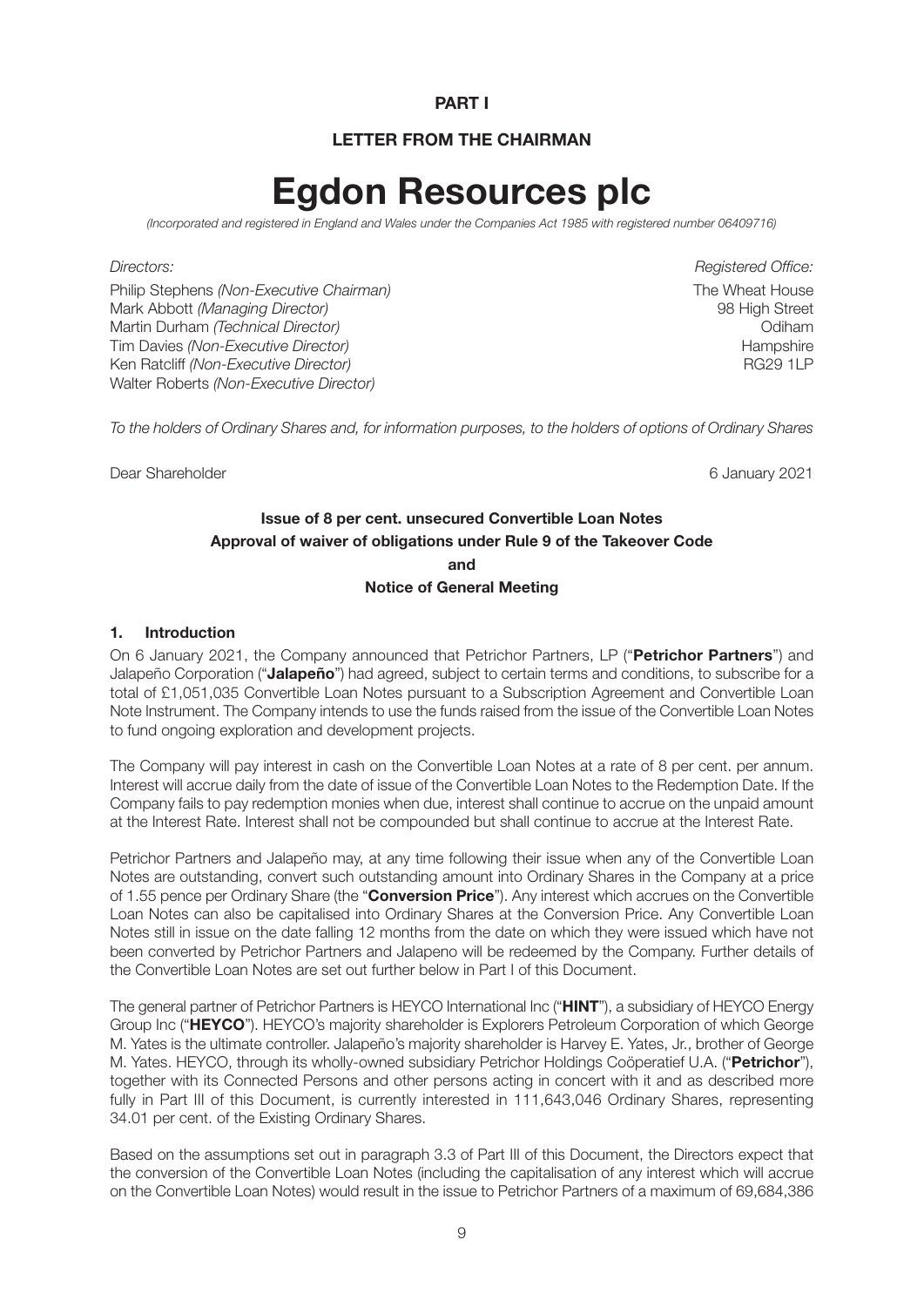Ordinary Shares and the issue to Jalapeño of a maximum of 3,549,020 Ordinary Shares, increasing the total interest of the Concert Party to a maximum of 184,876,452 Ordinary Shares, representing 46.04 per cent. of the Company's Enlarged Ordinary Share Capital, and the Concert Party would therefore be interested in Ordinary Shares carrying 30 per cent. or more of the Company's voting share capital but would not hold Ordinary Shares carrying more than 50 per cent. of more of such voting rights.

The Takeover Panel has been consulted and has agreed to waive the requirement for the Concert Party to make a general offer under Rule 9 of the Takeover Code in cash for Ordinary Shares in the Company which might otherwise arise as a result of the issue the Conversion Shares, subject to the Whitewash Resolution (as set out in the notice convening the General Meeting) being based on a poll of the Independent Shareholders. To be passed, the Whitewash Resolution will require a simple majority of the votes cast by the Independent Shareholders. The Concert Party has undertaken not to vote on the Whitewash Resolution.

The purpose of this Document, is to explain the background to, and the reasons for, the Proposals and why the Directors believe that the Proposals are in the best interests of the Company and its Shareholders as a whole and to recommend that you vote in favour of the Resolutions including the Whitewash Resolution.

# **2. Information on Egdon Resources plc**

Egdon Resources plc is an established UK based exploration and production company primarily focused on onshore exploration and production in the hydrocarbon producing basins of the UK.

Egdon holds interests in 42 licences in the UK and has a programme of conventional and non-conventional exploration, appraisal and development within its portfolio of oil and gas assets. Egdon was formed in 1997 and listed on AIM in December 2004.

#### **3. Reason for the issue of Convertible Loan Notes and use of proceeds**

The funds raised by the issue of the Convertible Loan Notes will significantly strengthen the Company's financial position and allow it, together with existing cash, to fund ongoing exploration and development projects such as the development of the Wressle oil field, planning for the Biscathorpe-2 side-track well and preparation for the acquisition of 3D seismic over the Resolution Prospect and for additional working capital to maintain and develop the assets and opportunity base of the business.

#### **4. Current Trading and Outlook**

On 6 January 2021, the Company announced its preliminary results for the year ended 31 July 2020 and provided updates on its current assets, trading and outlook. The full announcement can be read on the Company's website at www.egdon-resources.com.

In relation to the Company's operational and corporate highlights for the period, the preliminary results announcement stated:

- l *"Production during the year was 145 boepd (2019: 182 boepd) ahead of guidance of 130-140 boepd*
- Planning permission was granted for the Wressle development on appeal on 17 January 2020 following *a public inquiry in November 2019. Full costs were awarded against North Lincolnshire Council and have since been received. Field development operations are progressing well and first oil is targeted during January 2021, which will add 150 bopd to the Company's production*
- l *During March 2020, we announced the results of an in-depth assessment of the Biscathorpe project (PEDL253) which identified technically and commercially attractive target areas accessible via a sidetrack of the suspended Biscathorpe-2 well. A planning application is in the process of being prepared for submission to enable this*
- **•** The farm-out of the Resolution and Endeavour gas discoveries (P1929 and P2304) to Shell Oil U.K. *Limited ("Shell") and agreed licence extensions and new work programme obligations with the Oil and Gas Authority ("OGA"). We now look forward to the acquisition of 3D seismic*
- l *During September 2019, the highly encouraging gas in place results for Springs Road-1 were announced indicating the presence of a potentially world class resource in the "Gainsborough Shales" of the Gainsborough Trough where Egdon holds 71,361 net acres (289 km2)*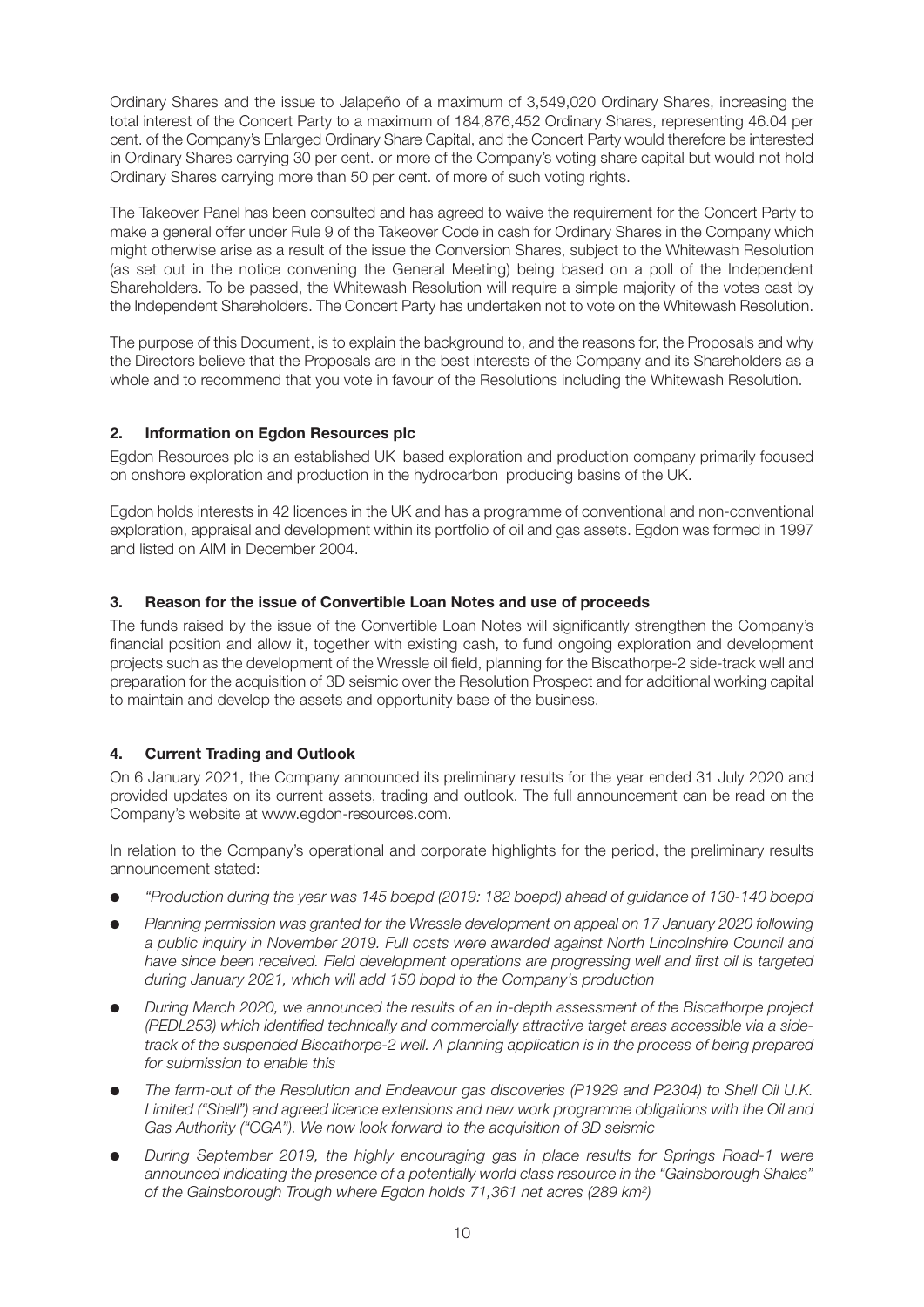- l *During early November 2019, Government announced the introduction of a moratorium on high volume hydraulic fracturing for shale-gas that will remain in place until new evidence is provided. Along with our industry peers we are continuing to work with the OGA and other regulators on this matter*
- l *On 18 June 2020 a confidential settlement was reached with Humber Oil and Gas in respect of PEDL253 litigation and monies were received on 25 August 2020"*

Operational highlights since 31 July 2020 include:

- On 25 August 2020 the farm-outs to Shell were completed for the Resolution and Endeavour assets (P1929 and P2304);
- On 7 September 2020 the Company received approval for an extension of planning consent to 31 December 2021 for the drilling of North Kelsey-1 (PEDL241) which had been delayed due to COVID-19 restrictions during the earlier part of the year;
- PEDL143 Licence relinquished during September 2020; and
- On 26 November 2020 the Company announced that it had entered into a £1.00 million loan facility with Union Jack Oil plc.

In relation to the Company's outlook, the preliminary results announcement stated:

*"The expected start of production at Wressle during late January 2021 will transform the Company's production and cash-flow. Production guidance for the first half of the financial year 2020-21 is 100 boepd and 200 boepd for the second half of the year resulting in full year guidance of 140-150 boepd.* 

*The historically low gas price seen over the last winter and continuing through the summer of 2020 has seen a recovery in recent months and is expected to return to more normal levels during the coming winter period. Oil prices have recovered from the lows seen at the onset of the COVID-19 pandemic, but are expected to remain strongly linked to worldwide economic activity levels.* 

*Operationally, in the short-term we will continue to focus on high impact projects within our conventional resource portfolio whilst working with the industry to demonstrate to the OGA and other regulators that we can operate safely to deliver lower emission UK gas to the market.* 

*Our key activities and focus for the coming year will be:* 

- l *"Continuing to carefully manage costs and cash through the current challenging operating environment*
- **•** Finalising the development of the Wressle oil field for production start-up in January 2021
- l *Progressing the planning application for a Biscathorpe-2 side-track well to be drilled in 2021 and where we may look to secure a partial farm-out*
- **•** Progressing a farm-out of North Kelsey-1 for drilling in 2021
- Streamlining the conventional resource portfolio to concentrate on a smaller number of key assets *whilst maintaining our position in core unconventional resource assets*
- l *Progressing the acquisition of the 3-D seismic survey over the Resolution and Endeavour gas discoveries in February 2022*
- l *Subject to lifting of the current moratorium on hydraulic fracturing operations for shale-gas, progressing*  the planning and permitting for the drilling and subsequent testing of the Springs Road-2 well
- l *Reviewing the Energy Transition opportunities within the current portfolio, including repurposing of existing wells for geothermal energy*

*Despite the unprecedented challenges experienced during the year, the fundamentals of the business are robust with the Company having a range of high potential assets in both the conventional hydrocarbon resource and nascent shale-gas sectors.* 

*The Company is focused on reducing costs and expenditure and on progressing key near term cash generative projects such as Wressle. We will continue to keep activity under review in light of the current circumstances and position the Company for growth once normality returns.*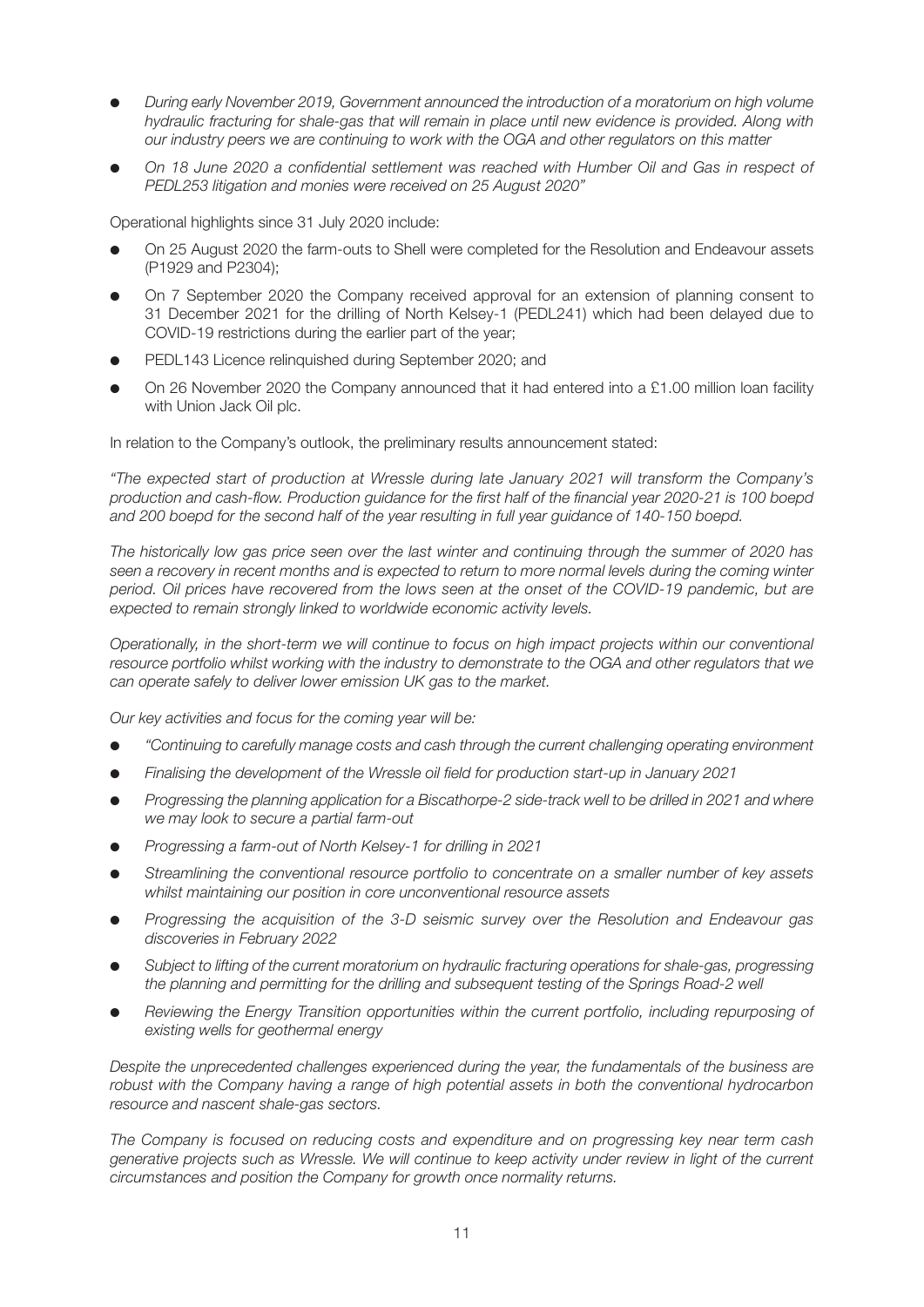*We will also continue to review opportunities in the energy space that leverage our expertise with a focus on projects with near term predictable cash flows, opportunities to reduce costs and a low execution risk and capital requirement."*

#### **5. Principal terms of the Convertible Loan Notes**

The Company is proposing to raise approximately £1.05 million, before expenses, by way of an issue of Convertible Loan Notes to Petrichor Partners and Jalapeño, pursuant to the terms of a Subscription Agreement and a Convertible Loan Note Instrument. Execution of the Convertible Loan Note Instrument, and the obligation to issue and subscribe, remain conditional upon, amongst other things, Shareholders approving the Resolutions at the General Meeting.

A summary of the principal terms of the Convertible Loan Notes is set out below:

#### *Fees and interest*

The Company will pay interest on the full amount of the issued Convertible Loan Notes from the date of issue at a rate of 8 per cent. per annum (the "**Interest Rate**"). Interest will accrue daily and shall be calculated on the basis of a 365-day year and the actual number of days elapsed from the date of issue of the Convertible Loan Notes to the date falling 12 (twelve) months from the date of the issue of the Convertible Loan Notes (the "**Redemption Date**"). If the Company fails to pay redemption monies when due, interest shall continue to accrue on the unpaid amount at the Interest Rate. Interest shall not be compounded. Any interest which accrues on the Convertible Loan Notes can be capitalised at any time into Ordinary Shares at the Conversion Price.

#### *Issue and repayment*

The Company may make a drawdown request to the Convertible Loan Note Holders for the maximum amount of approximately £1.05 million under the Subscription Agreement conditional upon Shareholders approving the Resolutions at the General Meeting, and the Convertible Loan Note Holders shall have up to two business days in which to pay the funds due under the subscription request.

Following receipt of the funds, the Convertible Loan Notes will be issued within two business days. Unless the Convertible Loan Note Holders exercise their option to convert the amount outstanding into Ordinary Shares they will be redeemed by the Company at the Redemption Date.

The Company may, repay the Convertible Loan Notes in full or in part without penalty prior to the Redemption Date, together with the interest accrued thereon at the Interest Rate between the date of issue and the date of such repayment, provided that the full 12 months of interest will be due and payable if the Convertible Loan Notes are converted into shares.

The Company may be required by the Convertible Loan Note Holders to redeem the Convertible Loan Notes if it becomes unlawful for the Convertible Loan Note Holders to hold the Convertible Loan Notes, the Company has breached its representations and warranties to the Convertible Loan Note Holders or failed to comply with its undertakings given to the Convertible Loan Note Holders in the Subscription Agreement, or an event of default occurs.

#### *Events of Default*

The Company's obligation to redeem the Convertible Loan Notes in full may be accelerated by the Convertible Loan Note Holder following the occurrence of certain events. The identity and scope of the events of default in the Convertible Loan Notes follow the approach commonly taken in senior secured credit facilities and include (but without limitation) non-payment of amounts due, non-compliance with the terms of the agreement, insolvency and insolvency-related events.

#### *Conversion*

The Convertible Loan Note Holders may, at any time when any principal of the Convertible Loan Notes is outstanding, convert such outstanding amount into Ordinary Shares in the Company at a price of 1.55 pence per Ordinary Share (the "**Conversion Price**"). The Conversion Price will be adjusted in certain circumstances to ensure that the number of Ordinary Shares arising on conversion confer the same relative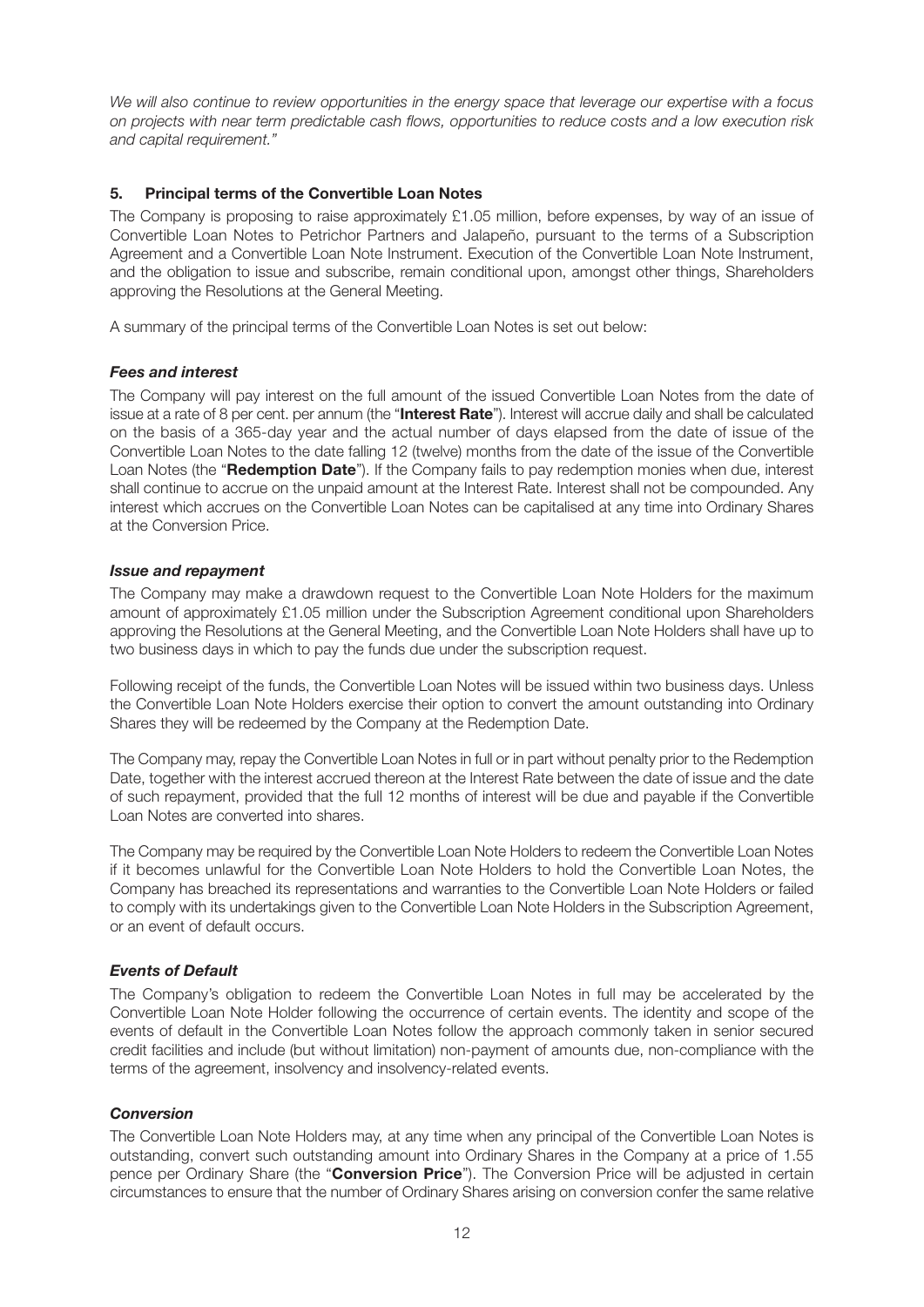entitlement (e.g. if there is a sub-division, consolidation or bonus issue). The Conversion Shares shall be credited as fully paid and rank *pari passu* with Ordinary Shares of the same class in issue on the conversion date. The Company will, following conversion, apply to have the Conversion Shares listed on AIM.

# *Security and Guarantee*

The Convertible Loan Notes when issued will be an unsecured obligation of the Company.

# *Transfer*

The Convertible Loan Notes are only transferable by Petrichor Partners or Jalapeño to a member of the Concert Party.

# *Listing*

The Company does not intend to apply for the Convertible Loan Notes to be listed.

# **6. Waiver of Rule 9 of the City Code on Takeovers and Mergers**

The purpose of the Takeover Code is to supervise and regulate takeovers and other matters to which it applies. The Takeover Code is issued and administered by the Takeover Panel. The Company is a company to which the Takeover Code applies and as such its Shareholders are therefore entitled to the protections afforded by the Takeover Code.

Under Rule 9 of the Takeover Code, where any person acquires, whether by a single transaction or a series of transactions over a period of time or not, an interest (as defined in the Takeover Code) in shares which (taken together with shares in which persons acting in concert with him are interested) carry 30 per cent. or more of the voting rights of a company which is subject to the Takeover Code, that person is normally required by the Panel to make a general offer, in cash (or with a cash alternative), to all remaining shareholders to acquire their shares. Such a general offer must be at the highest price paid by such person (or anyone acting in concert with such person) for any interest in shares during the 12 months prior to the announcement of that general offer. Rule 9 of the Takeover Code further provides that, *inter alia*, where any person who, together with persons acting in concert with him, is interested in shares which in aggregate carry not less than 30 per cent. of such voting rights, but does not hold shares carrying more than 50 per cent. of such voting rights, and such person, or any such person acting in concert with him, acquires an interest in additional shares which increase his percentage of shares carrying voting rights, such person is normally required by the Panel to make a general offer to the remaining shareholders to acquire their shares on the same terms as summarised above by a general offer.

For the purposes of the Code, Petrichor together with its Connected Persons and other persons acting in concert with it, as described more fully in Part III of this Document, form the Concert Party. The Concert Party is currently beneficially interest in 111,643,046 Ordinary Shares, representing approximately 34.01 per cent. of the Existing Ordinary Shares.

The Convertible Loans Notes are convertible into Ordinary Shares at a price of 1.55 pence per Ordinary Share at any time after issue. Any interest which accrues on the Convertible Loan Notes can also be capitalised into Ordinary Shares at the Conversion Price. The Company expects that the Convertible Loan Note certificates will be issued approximately two business days following the General Meeting (should the Resolutions be approved). The conversion of the Convertible Loan Notes would result in the issue to the Concert Party of up to 73,233,406 Ordinary Shares which, together with the Concert Party's existing shareholding, would represent an interest in a maximum of 46.04 per cent. in the Company's Enlarged Ordinary Share Capital (assuming full conversion of all Convertible Loan Notes by the Convertible Loan Note Holders on the earliest date, being 26 January 2021, the interest being paid in shares, and there being no changes to the Company's share capital prior to the issue of all of the Conversion Shares, based on the assumptions set out in paragraph 3.3 of Part III).

The members of the Concert Party, who are interested in Ordinary Shares carrying 30 per cent. or more of the Company's voting share capital but do not hold Ordinary Shares carrying more than 50 per cent. or more of such voting rights would, on conversion, acquire an interest in additional shares which increases its percentage holding of shares carrying voting rights but would not, on a full conversion, hold Ordinary Shares carrying more than 50 per cent. The Panel has been consulted and has agreed to waive the requirement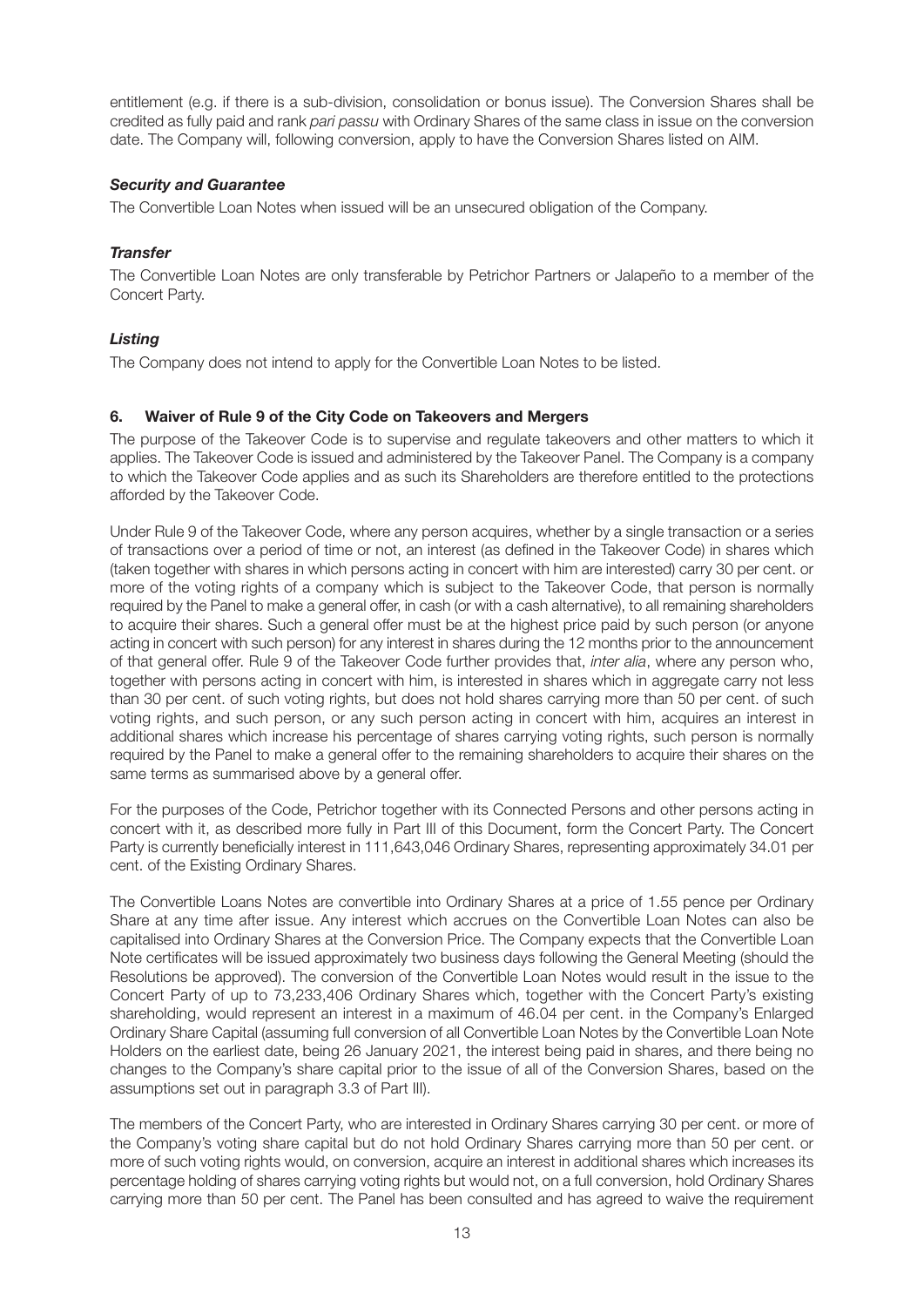for the members of the Concert Party to make a general offer under Rule 9 of the Takeover Code in cash for Ordinary Shares in the Company which might otherwise arise as a result of the issue of the Conversion Shares to the members of the Concert Party pursuant to the conversion of the Convertible Loan Notes into Ordinary Shares, subject to the Whitewash Resolution (as set out in the notice convening the General Meeting) being passed on a poll of the Independent Shareholders. To be passed, the Whitewash Resolution will require a simple majority of the votes cast by the Independent Shareholders.

Each member of the Concert Party has undertaken to the Company that it will not vote on the Whitewash Resolution.

For so long as the members of the Concert Party continue to be treated as acting in concert with each other, any further increase in their aggregate interest in the Ordinary Shares will be subject to the provisions of Rule 9, requiring a general offer to be made to all Shareholders if any member of the Concert Party acquires any Ordinary Shares in addition to those which are the subject of the Whitewash Resolution, unless a further waiver is obtained (or in certain other limited circumstances). Shareholders should note that the waiver of Rule 9 of the Takeover Code which the Panel has agreed to give (conditional on the Whitewash Resolution being passed by the Independent Shareholders) is only in respect of the conversion of the Convertible Loan Notes into Ordinary Shares by the Concert Party and not in respect of any other future acquisition of Ordinary Shares by any member of the Concert Party or persons acting in concert with it. In the event that the Whitewash Resolution is passed by Independent Shareholders at the General Meeting, subsequently the Concert Party will not be restricted from making an offer for the Company but will not be required to make an offer upon conversion of the Convertible Loan Notes.

Should the Convertible Loan Notes Shares not be issued, then the Concert Party will remain as a 34.01 per cent. shareholder and therefore no obligation to make an offer under Rule 9 will arise.

# **7. Information on the Concert Party**

Information on the members of the Concert Party, including their future intentions for the Company, is contained in Part III of this Document.

#### **8. Related Party Transaction**

As Petrichor is currently interested in more than 10 per cent. of the issued ordinary share capital of the Company, the subscription for the Convertible Loan Notes is a related party transaction for the purposes of Rule 13 of the AIM Rules for Companies. For the purposes of Rule 13 of the AIM Rules for Companies, the Directors of the Company, having consulted with the Company's nominated adviser, WH Ireland, consider that the terms of the transaction are fair and reasonable so far as its Shareholders are concerned.

#### **9. General Meeting**

You will find set out at the end of this Document a notice convening the General Meeting to be held at 10.00 a.m. on 22 January 2021 at the offices of Egdon Resources plc at The Wheat House, 98 High Street, Odiham, Hampshire RG29 1LP. Details of the Resolutions which will be proposed at the General Meeting are set out below:

At the General Meeting, Resolutions will be proposed as follows:

- Resolution 1, (the "**Whitewash Resolution**") which will be proposed as an ordinary resolution and will be taken on a poll of Independent Shareholders voting in person or by proxy, to approve the Rule 9 Waiver;
- Resolution 2, which will be proposed as an ordinary resolution, to authorise the Directors to allot Ordinary Shares pursuant to the terms of the Subscription Agreement and Convertible Loan Note Instrument up to a maximum nominal amount of £732,334.06; and
- Resolution 3, which will be proposed as a special resolution, to disapply the statutory pre-emption rights in respect of the Ordinary Shares allotted for cash, pursuant to the authority conferred on them by resolution 2 to allot such shares up to a maximum nominal value of £732,334.06.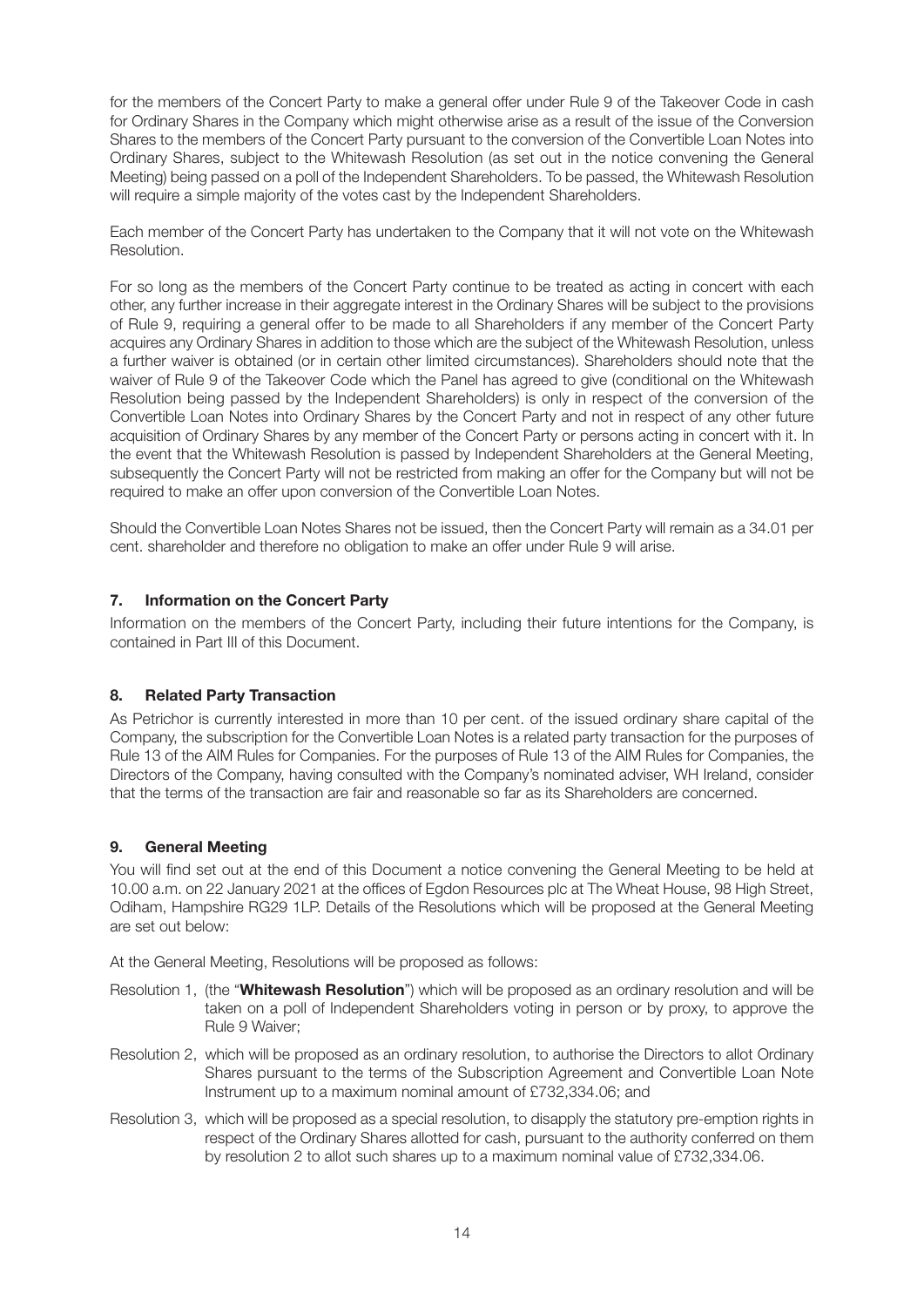Resolution 1 will be taken in accordance with the requirements of the Takeover Code, and be taken on a poll of Independent Shareholders present and by proxy voting at the General Meeting. Shareholders should note that members of the Concert Party will not be permitted to vote on Resolution 1.

The Company specifies that only those members registered on the Company's register of members at:

- l the close of business on 20 January 2021; or
- if the General Meeting is adjourned, at the close of business on the day two days (excluding nonworking days) prior to the adjourned meeting,

shall be entitled to attend and vote at the General Meeting.

Following the General Meeting, the Company will announce its results via a regulatory news service announcement and on the Company's website at www.egdon-resources.com.

#### **10. Action to be taken**

#### *In respect of the General Meeting*

A Form of Proxy for use at the General Meeting accompanies this Document. The Form of Proxy should be completed and signed in accordance with the instructions thereon and returned to the Company's registrars, Link Group, PXS1, The Registry, 34 Beckenham Road, Beckenham, Kent BR3 4ZF, as soon as possible, but in any event so as to be received by no later than 10.00 a.m. 20 January 2021 (or, if the General Meeting is adjourned, 48 hours (excluding any part of a day that is not a working day) before the time fixed for the adjourned meeting). Where a Shareholder is experiencing issues posting their completed and signed Form of Proxy to the Company's Registrar, they may email a scan of the completed and signed Form of Proxy to the Company's email address, info@egdon-resources.com, by no later than 9.00 a.m. on 20 January 2021 with the subject "VOTING" and the Company will endeavour to ensure that these votes are included in the poll.

As shareholders will be unable to vote in person at the meeting, they are strongly encouraged to use their proxy vote. The deadline for submission of proxy votes is 10.00 a.m. on 20 January 2021.

If you hold your Existing Ordinary Shares in uncertificated form in CREST, you may vote using the CREST Proxy Voting service in accordance with the procedures set out in the CREST Manual. Further details are also set out in the notes accompanying the Notice of General Meeting at the end of this Document. Proxies submitted via CREST must be received by the issuer's agent (ID RA10) by no later than 10.00 a.m. on 20 January 2021 (or, if the General Meeting is adjourned, 48 hours (excluding any part of a day that is not a working day) before the time fixed for the adjourned meeting). The Company may treat as invalid a proxy appointment sent by CREST in the circumstances set out in Regulation 35(5) (a) of the Uncertificated Securities Regulations 2001.

#### **11. Irrevocable Undertakings**

The Company has received undertakings from Premier and the Directors (who hold Ordinary Shares) to vote in favour of the Resolutions at the General Meeting in respect of in aggregate 59,329,814 Ordinary Shares representing approximately 27.38 per cent. of the Existing Ordinary Shares held by Independent Shareholders that are able to vote on Resolutions 1 and, in aggregate 59,329,814 Ordinary Shares representing approximately 18.07 per cent. of the Existing Ordinary Shares that are able to vote on Resolutions 2 and 3. The Concert Party, which is interested in 34.01 per cent. of the Existing Ordinary Shares of the Company, has undertaken to vote in favour of the Resolutions (other than Resolution 1).

Further details of the irrevocable undertakings are set out in paragraph 8 of Part II of this Document.

#### **12. Recommendation**

**The Takeover Code requires the Board to obtain competent independent advice regarding the merits of the transaction which is the subject of the Rule 9 Waiver, the controlling position which it will create, and the effect which it will have on the Shareholders generally. The Directors, having been so advised by VSA, as the Company's financial adviser, consider the Proposals to be fair**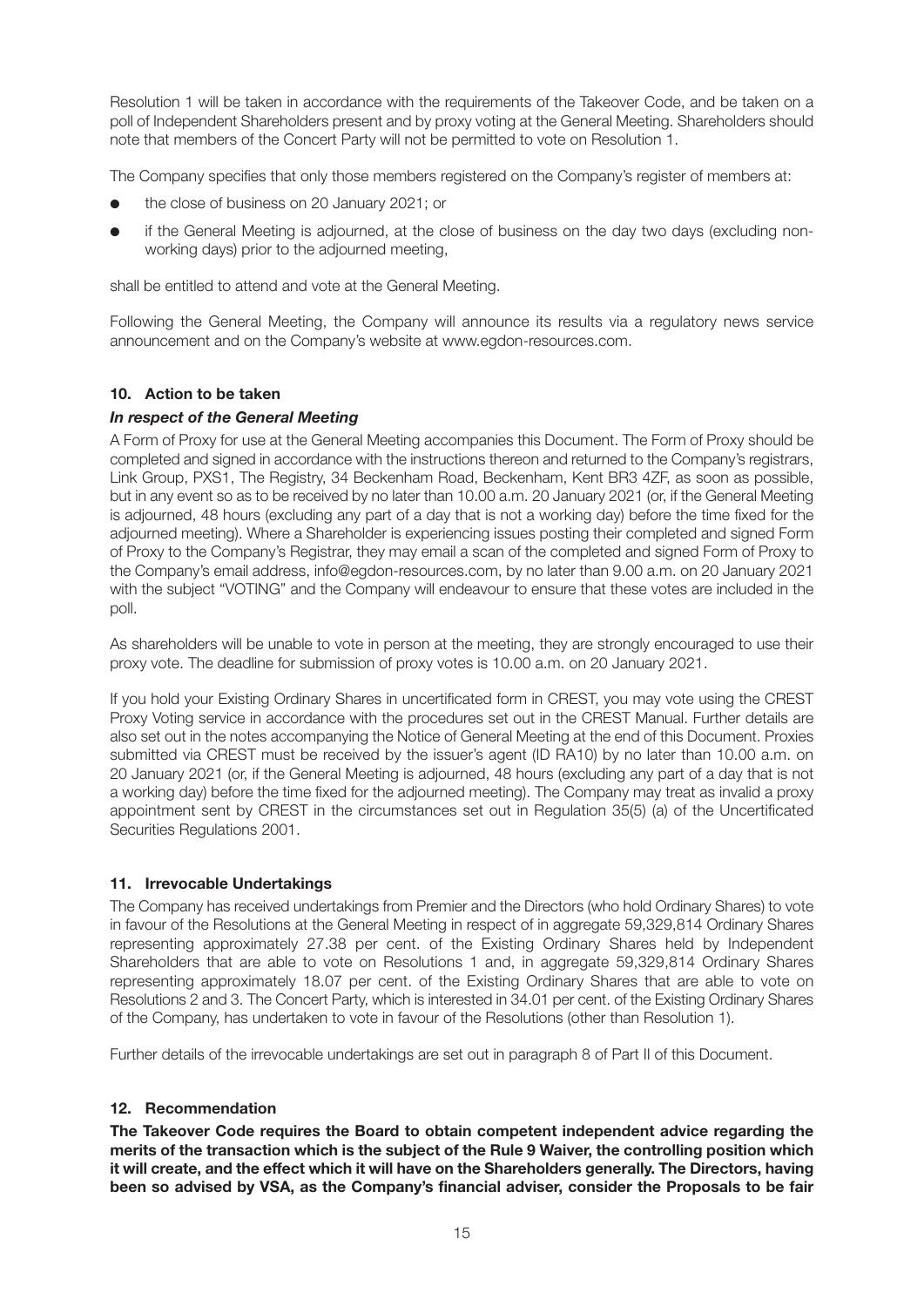**and reasonable and in the best interests of the Company and its Shareholders as a whole. In giving its advice, VSA has taken account of the commercial assessments of the Directors.** 

**Accordingly, the Directors unanimously recommend that you vote in favour of the Resolutions as they have irrevocably undertaken to do in respect of their aggregate beneficial holdings of 13,596,481 Ordinary Shares, representing 4.14 per cent. of the total number of issued Ordinary Shares in the Company.** 

#### **13. Additional Information**

Your attention is drawn to the additional information set out in Parts II and III of this Document.

Yours sincerely

Philip Stephens *Non-Executive Chairman*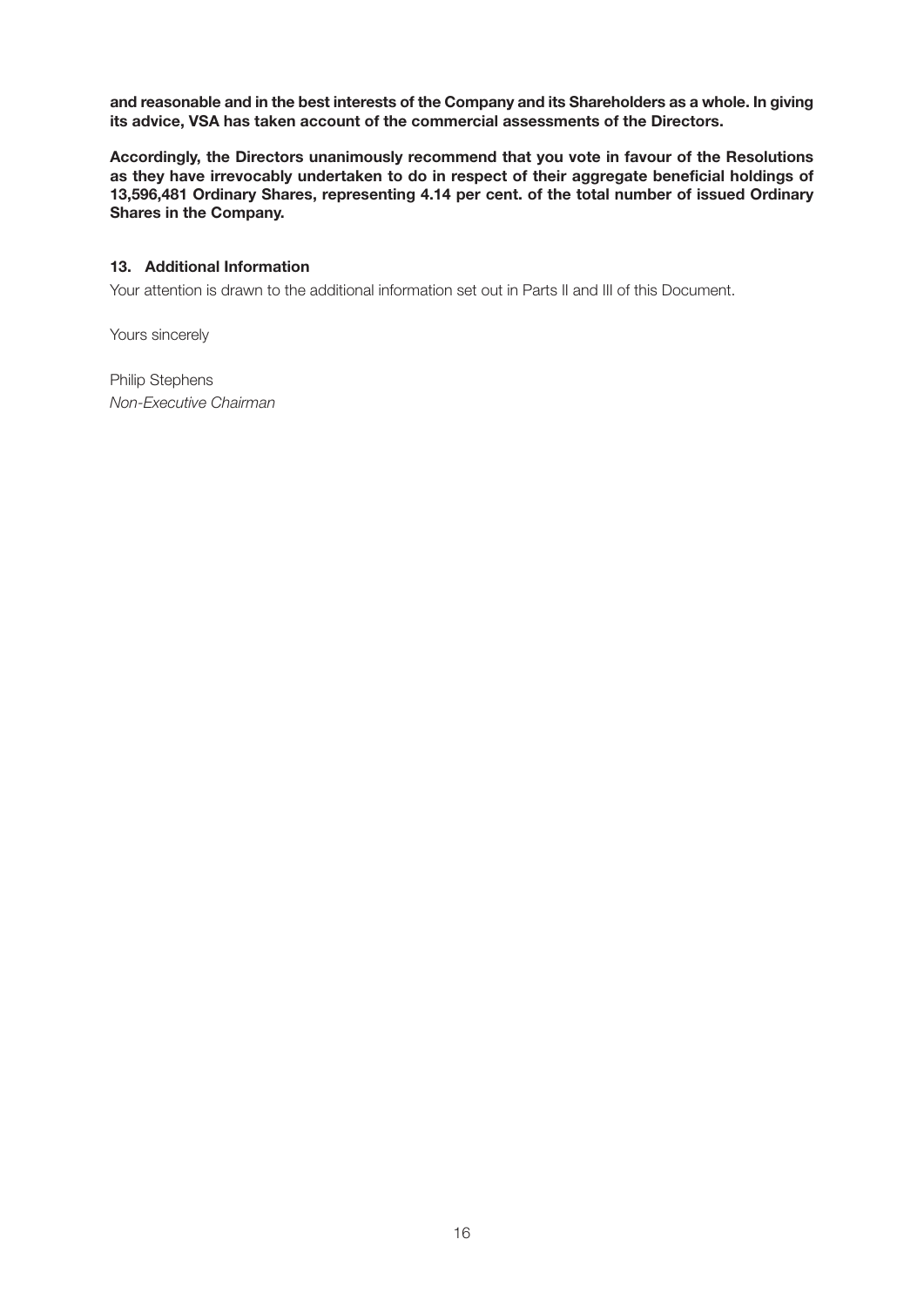# **PART II**

# **ADDITIONAL INFORMATION ON THE COMPANY**

#### **1. Responsibility**

The Directors, whose names are set out on page 4 of this Document, accept responsibility for the information (including any expressions of opinion) contained in this Document, other than information which responsibility is taken pursuant to paragraph 1 of Part III, save that the only responsibility accepted by the Directors in respect of the information in this Document relating to the Concert Party, has been to ensure that such information has been correctly and fairly reproduced or presented (and no steps have been taken by the Directors to verify this information). To the best of the knowledge and belief of the Directors (who have taken all reasonable care to ensure that such is the case), the information (including any expressions of opinion) contained in this Document for which they accept responsibility is in accordance with the facts and does not omit anything likely to affect the import of such information.

#### **2. General**

- 2.1 The Company was incorporated in England and Wales as a Public limited Company named New Egdon PLC on 25 October 2007 under the Companies Act 1985 and with registered number 06409716. The Ordinary Shares were admitted to trading on AIM on 17 January 2008.
- 2.2 The issued share capital of the Company (i) as at the date of this Document and (ii) on issue of the Conversion Shares is set out below:

|                                 |         |                                       |         | Immediately following issue |
|---------------------------------|---------|---------------------------------------|---------|-----------------------------|
|                                 |         | <b>Existing Ordinary Shares</b>       |         | of the Conversion Shares    |
|                                 |         | Issued and fully paid                 |         | Issued and fully paid*      |
|                                 | Nominal |                                       | Nominal |                             |
|                                 | Amount  | Number                                | Amount  | Number                      |
|                                 | (£)     |                                       | (£)     |                             |
| Ordinary Shares of 1 pence each |         | 3,283,156.25 328,315,625 4,015,490.31 |         | 401,549,031                 |

\*Assumes full conversion of all Convertible Loan Notes by the Convertible Loan Note Holders on the earliest date, being 26 January 2021, the interest being paid in shares, and there being no changes to the Company's share capital prior to the issue of all of the Conversion Shares, based on the assumptions set out in paragraph 3.3 of Part III

#### **3. Directors' interests and dealings**

3.1 For the purposes of this paragraph 3:

**acting in concert** means any such person acting in concert as such expression is defined in the Takeover Code;

**arrangement** includes indemnity or option arrangements, and any agreement or understanding, formal or informal, of whatever nature, relating to relevant securities which may be an inducement to deal or refrain from dealing;

**connected advisers** has the meaning given to that term in the Takeover Code;

**control** means an interest, or interests, in shares carrying in aggregate 30 per cent. or more of the voting rights (as defined in the Code) irrespective of whether the holding or aggregate holding gives *de facto* control;

**dealings** or **dealt** includes the following:

- (a) the acquisition or disposal of relevant securities or the right (whether conditional or absolute) to exercise or direct the exercise of the voting rights attached to relevant securities, or of general control of relevant securities;
- (b) the taking, granting acquisition, disposal, entering into, closing out, termination, exercise (by either party) or variation of an option, (including a traded option contract) in respect of any relevant securities;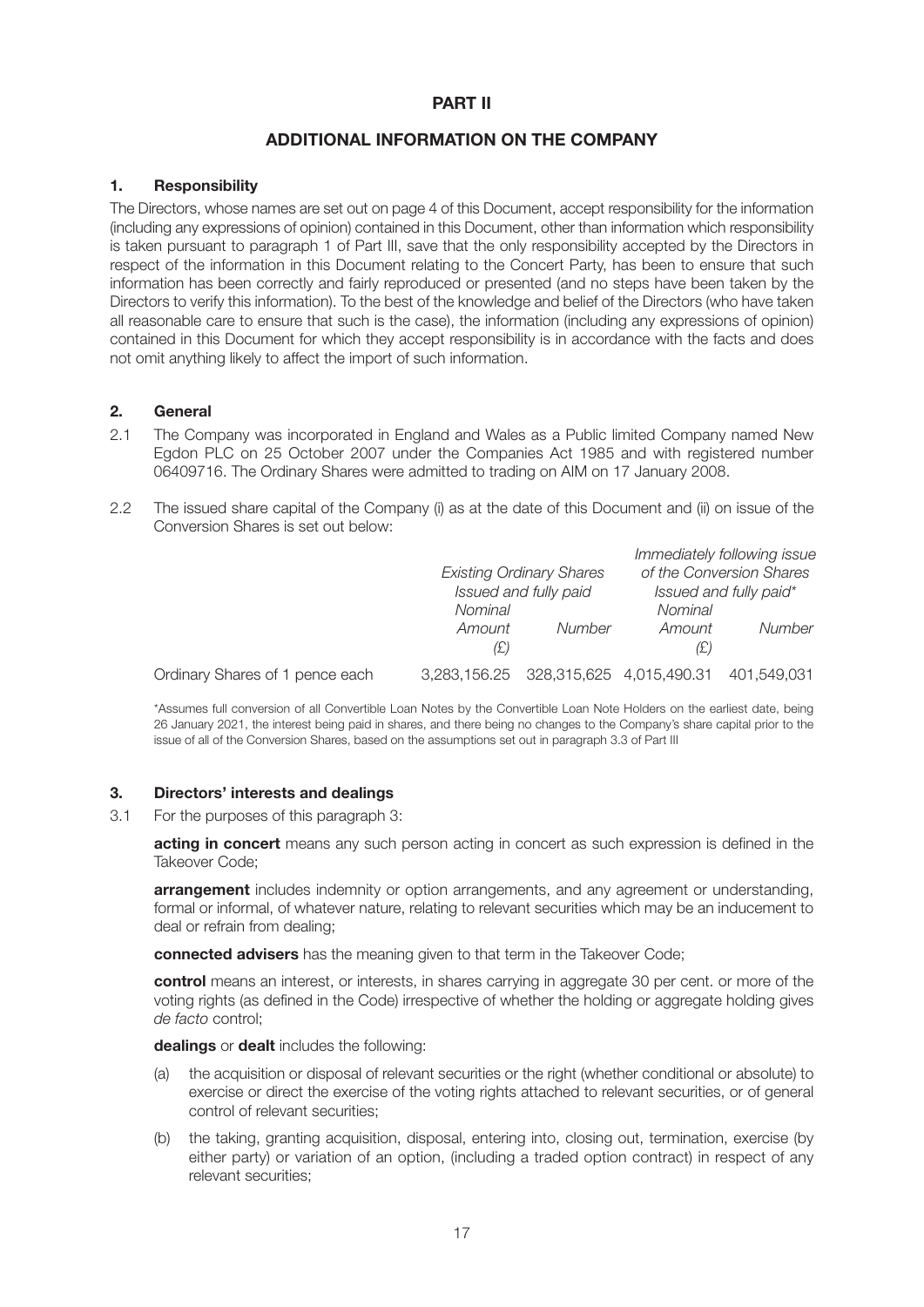- (c) subscribing or agreeing to subscribe for relevant securities;
- (d) the exercise or conversion, whether in respect of new or existing securities, of any relevant securities carrying conversion or subscription rights:
- (e) the redemption or purchase of, or taking or exercising an option over any of its relevant securities by the Company;
- (f) the acquisition of, disposal of, entering into, closing out, exercise (by either party) of any rights under, or variation of, a derivative referenced, directly or indirectly, to relevant securities;
- (g) the entry into or termination or variation of the terms of any agreement to purchase or sell relevant securities; and
- (h) any other action resulting, or which may result, in an increase or decrease in the number of relevant securities in which a person is interested or in respect of which he has a short position;

**derivative** includes any financial product the value of which, in whole or in part, is determined directly or indirectly by reference to the price of an underlying security;

**Disclosure Date** means close of business on 5 January 2021, being the latest practicable date prior to the publication of this Document;

**disclosure period** means the period commencing on 5 January 2020 (being the date twelve months prior to the Disclosure Date) and ending on the Disclosure Date (being the latest practicable date prior to the publication of this Document);

**interested** in securities includes if a person:

- (a) owns them;
- (b) has the right (whether conditional or absolute) to exercise or direct the exercise of the voting rights attached to them or has general control of them;
- (c) by virtue of any agreement to purchase, option or derivative, has the right or option to acquire them or call for their delivery or is under an obligation to take delivery of them, whether the right, option or obligation is conditional or absolute and whether it is in the money or otherwise;
- (d) is a party to any derivative whose value is determined by reference to their price and which results, or may result, in his having a long position in them; or
- (e) has long economic exposure, whether absolute or conditional to changes in the price of those securities (but a person who only has a short position in securities is not treated as interested in those securities);

#### **relevant securities** includes:

- (a) shares and any other securities in the Company or any member of the Concert Party, as the case may be, conferring voting rights;
- (b) equity share capital of the Company or any member of the Concert Party, as the case may be;
- (c) any securities convertible into, or rights to subscribe for the securities of the Company or any member of the Concert Party, as the case may be, described in paragraphs (a) and (b) above;

**short position** means any short position (whether conditional or absolute and whether in the money or otherwise) including any short position under a derivative any agreement to sell or any delivery obligation or right to require any person to purchase or take delivery.

3.2 The Directors and their respective functions are set out below:

#### *Position*

Philip Stephens *Non-Executive Chairman* Mark Abbott *Managing Director* **Technical Director** Tim Davies *Non-Executive Director* Ken Ratcliff *Non-Executive Director* **Non-Executive Director** *and Company Secretary*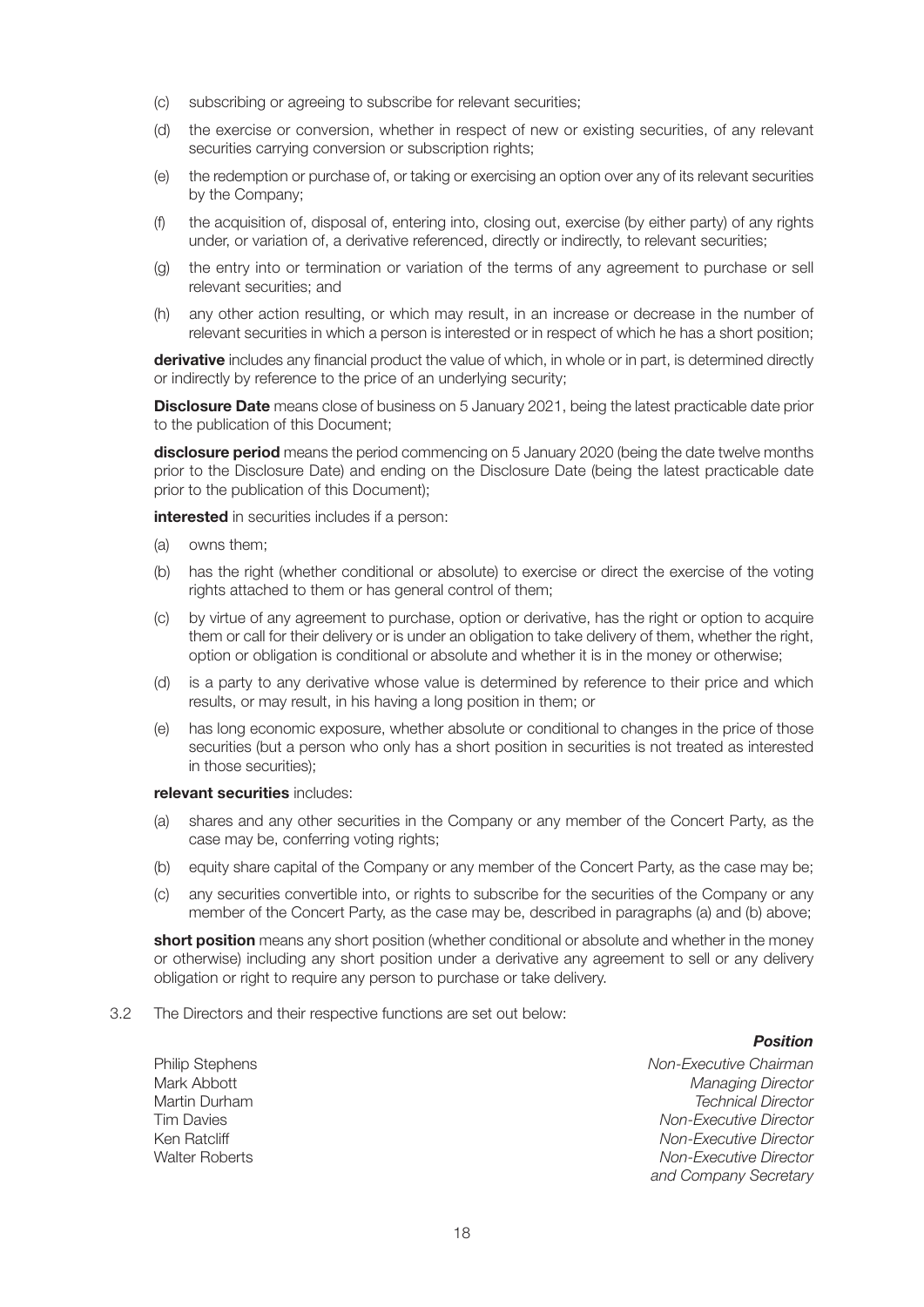3.3 The interests (all of which are beneficial unless stated otherwise) of each of the Directors, their close relatives or the related trusts of any of them and (so far as is known to the Directors or could with reasonable diligence be ascertained by them) their Connected Persons in the relevant securities of the Company as at the Disclosure Date is as follows:

|                        |                                              | Percentage of                    |
|------------------------|----------------------------------------------|----------------------------------|
|                        | Number of Existing<br><b>Ordinary Shares</b> | existing issued<br>share capital |
| <b>Philip Stephens</b> | 231.703                                      | 0.07%                            |
| Mark Abbott            | 11,892,617                                   | 3.62%                            |
| Tim Davies             | 50,000                                       | $0.02\%$                         |
| Ken Ratcliff           | 198.032                                      | 0.06%                            |
| <b>Walter Roberts</b>  | 1,224,129                                    | 0.37%                            |
|                        |                                              |                                  |

3.4 As at the Disclosure Date, the Directors, their close relatives or the related trusts of any of them and (so far as is known to the Directors, or could with reasonable diligence be ascertained by them) their other Connected Persons will have the following options over Ordinary Shares:

|               |                   | Number     |              |              |
|---------------|-------------------|------------|--------------|--------------|
|               | Exercise price    | of options | Date granted | Vesting date |
| Mark Abbott   | 10.00p            | 600,000    | 01/01/2013   | 01/01/2014   |
| Mark Abbott   | 20.62p            | 363,725    | 13/05/2014   | 01/05/2016   |
| Mark Abbott   | 9.70 <sub>p</sub> | 979,381    | 16/11/2015   | 01/08/2016   |
| Mark Abbott   | 7.85p             | 1,210,191  | 24/01/2019   | 01/01/2020   |
| Martin Durham | 22.75p            | 659,341    | 18/08/2014   | 31/01/2016   |
| Martin Durham | 9.70p             | 773,196    | 16/11/2015   | 01/08/2016   |
| Martin Durham | 7.85p             | 955,414    | 24/01/2019   | 01/01/2020   |

- 3.5 As at the close of business on the Disclosure Date and save as disclosed in paragraph 3.3 above, none of (i) the Company; (ii) the Directors; (iii) the Directors' close relatives or the related trusts of any of them; (iv) the pension funds of the Company or its subsidiary undertakings; (v) any employee benefit trust of the Company or its subsidiary undertakings; (vi) any connected adviser to the Company or its subsidiary undertakings; (vii) any person controlling, controlled by or under the same control as any connected adviser falling within (vi) above (except for an exempt principal trader or an exempt fund manager); nor (viii) any other person acting in concert with the Company owns or controls, has a short position, or has borrowed or lent (or entered into any financial collateral arrangement of the kind referred to in Note 4 on Rule 4.6 of the Code), or is interested in, or has any right to subscribe for, or any arrangement concerning, directly or indirectly, any relevant securities of the Company.
- 3.6 Save for as set out in paragraph 3.7 below, none of the Directors, nor any of the Directors' close relatives or related trusts of any of them nor (so far as is known to the Directors, or could with reasonable diligence be ascertained by them) any of their other Connected Persons, dealt in relevant securities of the Company during the disclosure period.
- 3.7 During the disclosure period, the following dealings have been made in the relevant securities of the Company by the Directors, their close relatives or the related trusts of any of them:

| Date          | Transaction                                                                       | Price (pence) |
|---------------|-----------------------------------------------------------------------------------|---------------|
| 22 April 2020 | Elizabeth Stephens, wife of Philip Stephens, purchased<br>100,000 Ordinary Shares | 1.9           |
| 27 April 2020 | Mark Abbott subscribed for 2,500,000 Ordinary Shares                              | 2.0           |
| 27 April 2020 | Tim Davies subscribed for 50,000 Ordinary Shares                                  | 2.0           |
| 27 April 2020 | Walter Roberts subscribed for 250,000 Ordinary Shares                             | 2.0           |

3.8 As at the close of business on the Disclosure Date, neither the Company nor any of the Directors, their close relatives or the related trusts of any of them or (so far as is known to the Directors, or could with reasonable diligence be ascertained by them) any of their other Connected Persons, owns or controls or is interested, directly or indirectly in or has any short position in, any relevant securities of any member of either Concert Party or any securities convertible into, or exchangeable for, rights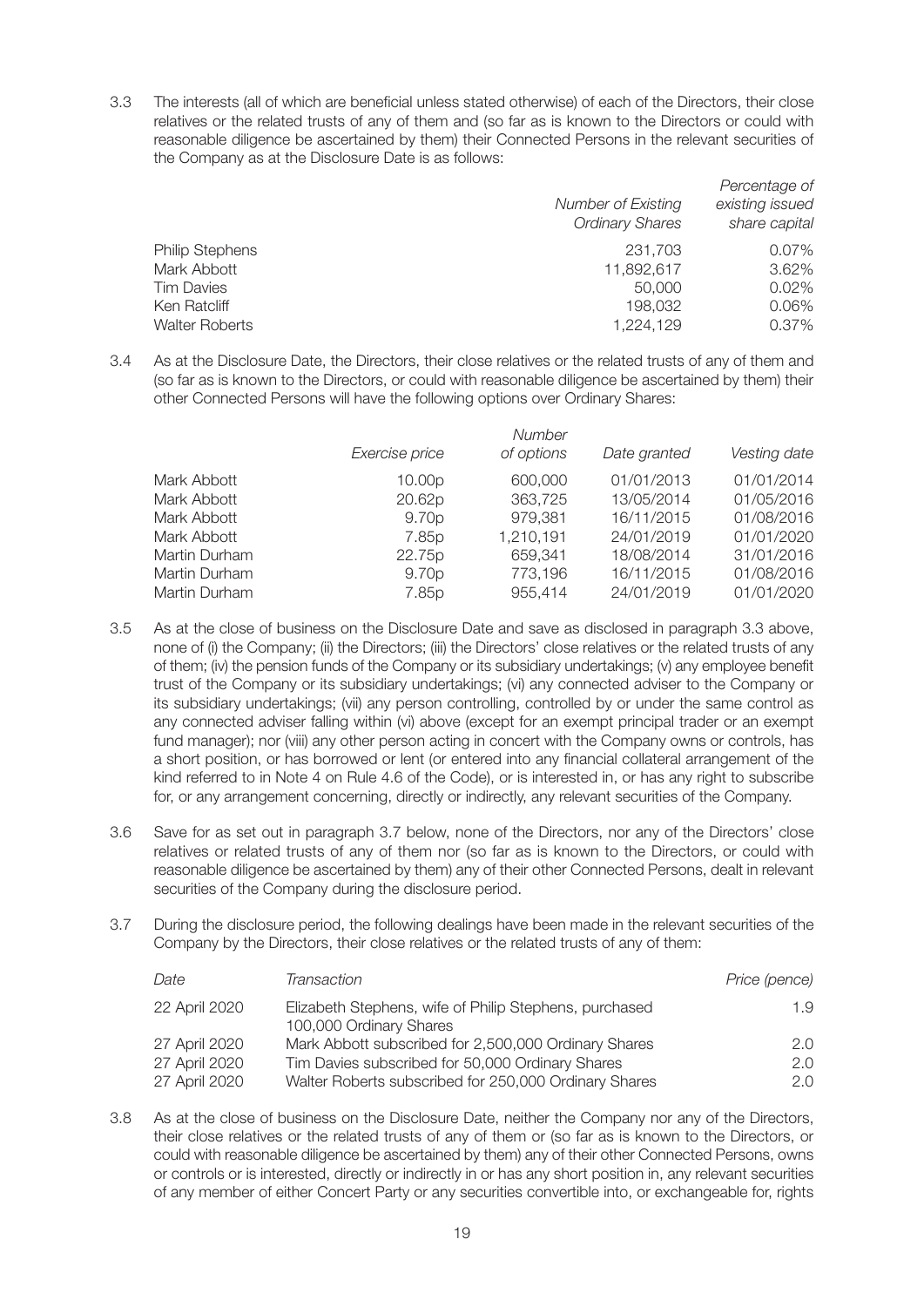to subscribe for and options (including traded options) in respect of, and derivatives referenced to, any relevant securities of any member of the Concert Party.

- 3.9 For the purposes of the Takeover Code and in addition to the Directors, VSA Capital Limited, a financial institution whose registered address is New Liverpool House, 15-17 Eldon Street, London EC2M 7LD. VSA Capital Limited is the Company's Financial Adviser and Joint Broker and therefore presumed to be acting in concert with the Company under the Takeover Code.
- 3.10 No management incentivisation arrangements have been entered into or discussed with the Concert Party.

#### **4. Directors' service contracts**

#### 4.1 *Philip Stephens (Non-Executive Chairman)*

Mr Stephens entered into a service agreement with the Company on 14 January 2008. He is entitled to a base salary of £45,000 per annum, without an annual pension contribution. He is currently entitled to a reduced base salary of £36,000 per annum, without an annual pension contribution. His service agreement is terminable on 6 months' notice by either party.

#### 4.2 *Mark Abbott (Managing Director)*

Mr Abbott entered into a service agreement with the Company on 14 January 2008. He is entitled to a base salary of £190,000 per annum, an annual pension contribution of £9,500 and health insurance equivalent to the value of £2,546. He is currently entitled to a reduced base salary of £120,000 per annum, a reduced annual pension contribution of £6,000 and health insurance equivalent to the value of £2,546. His service agreement is terminable on 6 months' notice by either party.

#### 4.3 *Tim Davies (Non-Executive Director)*

Mr Davies entered into a service agreement with the Company on 12 April 2019. He is entitled to a base salary of £20,000 per annum, without an annual pension contribution. He is currently entitled to a reduced base salary of £16,000 per annum, without an annual pension contribution, without an annual pension contribution. His service agreement is terminable immediately if requested by Premier Oil plc.

#### 4.4 *Ken Ratcliff (Non-Executive Director)*

Mr Ratcliff entered into a service agreement with the Company on 14 January 2008. He is entitled to a base salary of £30,000, without an annual pension contribution. He is currently entitled to a reduced base salary of £24,000 per annum, without an annual pension contribution. His service agreement is terminable on 6 months' notice by either party.

#### 4.5 *Walter Roberts (Non-Executive Director)*

Mr Roberts entered into a service agreement with the Company on 14 January 2008. He is entitled to a base salary of £30,000. He is currently entitled to a reduced base salary of £24,000 per annum. He has elected to sacrifice £24,000 of his base salary entitlement. His service agreement is terminable on 6 months' notice by either party.

#### 4.6 *Martin Durham (Technical Director)*

Mr Durham entered into a service agreement with the Company on 3 June 2019. He is entitled to a base salary of £150,000 per annum, an annual pension contribution of £7,500 and health insurance equivalent to the value of £2,937. He is currently entitled to a reduced base salary of £120,000 per annum, a reduced annual pension contribution of £6,000 and health insurance equivalent to the value of £2,937. His service agreement is terminable on 6 months' notice by either party.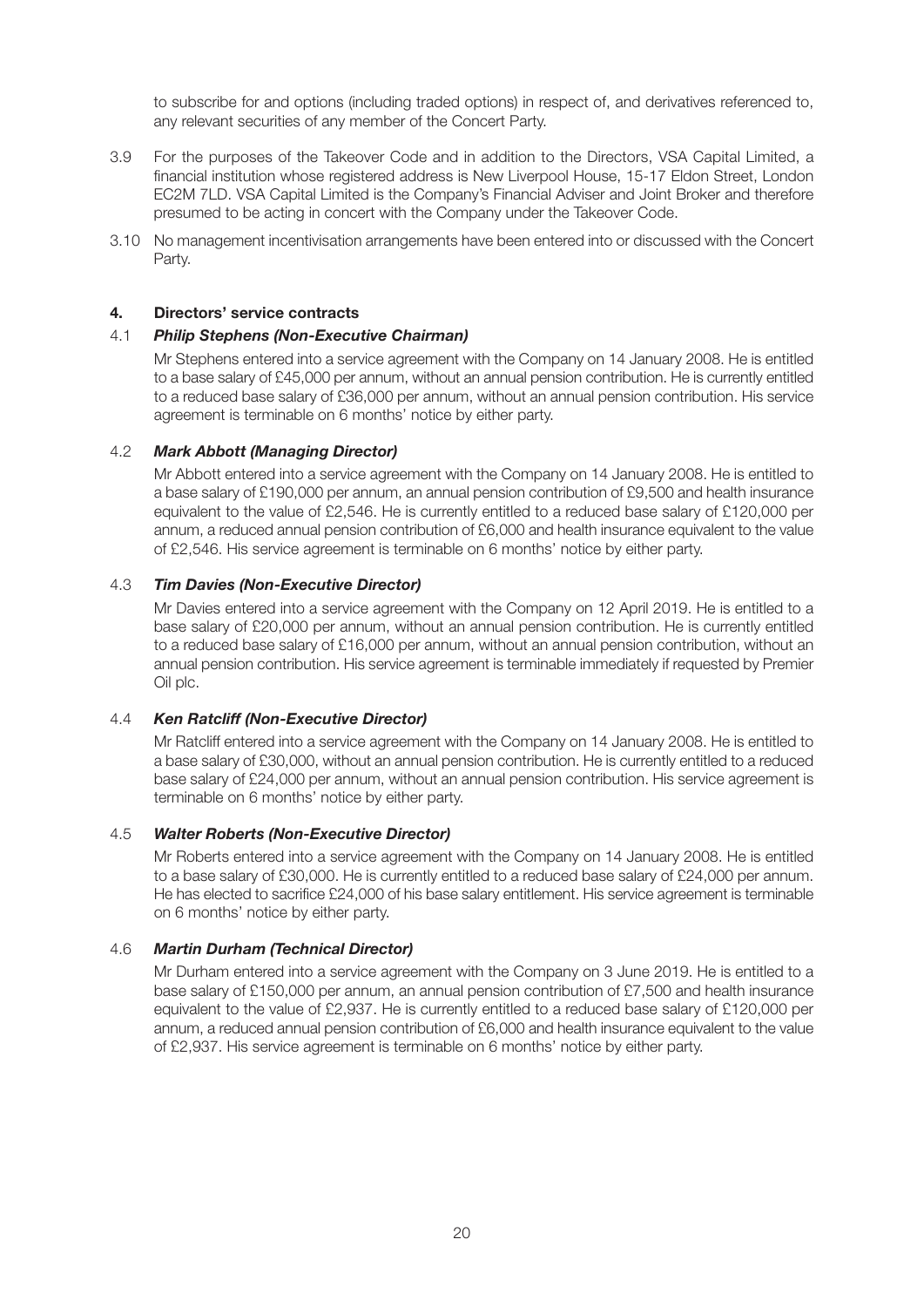# **5. Material Contracts**

There are no material contracts (not being in the ordinary course of business) entered into by the Company or any of the Company's subsidiaries in the two years immediately preceding the date of this Document, save as follows:

#### 5.1 *Subscription Agreement and Convertible Loan Note Instrument*

On 6 January 2021, the Company and Petrichor Partners and Jalapeño entered into subscription agreements, to which an agreed form of the Convertible Loan Note Instrument is annexed, pursuant to which Petrichor Partners and Jalapeño both agreed, subject to the satisfaction of certain terms and conditions, to subscribe for a total of £1,051,035 Convertible Loan Notes. The Subscription Agreement includes customary warranties for an agreement of this type from Petrichor Partners and Jalapeño to the Company. The Company has agreed, conditional on the Resolutions being approved at the General Meeting, to execute the Convertible Loan Note Instrument. Further details of the Convertible Loan Notes are set out in paragraph 3 in Part III of this Document.

#### 5.2 *Loan Facility and Charge Agreements*

On 25 November 2020, the Company entered into a facility agreement and a charge agreement in relation to a £1,000,000 loan facility with Union Jack Oil plc. The facility agreement has an 18 month term. The principal amount of the loan is payable at end of the term or in part or in full at any earlier time at the discretion of the Company. Interest accrues on a daily basis on the outstanding loan amount at an interest rate of 11 per cent. per annum and is payable quarterly commencing on the earlier of the quarter following first production or on 1 April 2021. The loan is secured against an unencumbered 25 per cent. interest in the Wressle Project (PEDL180 and PEDL182), including the Wressle development project and associated infrastructure.

#### 5.3 *Relationship Agreement*

On 15 May 2019, the Company and Petrichor entered into an agreement to regulate the relationship between the Company and Petrichor. The relationship agreement contains undertakings from Petrichor that, amongst other things, it will not seek to interfere with the day to day control of the Company and that all transactions and arrangements between the Company and Petrichor and members of its group will be at arm's length and on normal commercial terms. The relationship agreement will continue in full force and effect for so long as the Ordinary Shares are admitted to trading on AIM and Petrichor is interested in 20 per cent. of more of the Company's issued ordinary share capital.

#### 5.4 *Underwriting Agreement*

On 15 May 2019, the Company and Petrichor entered into an Underwriting Agreement whereby Petrichor agreed to underwrite an open offer. The Company agreed to pay Petrichor commission of an amount equal to 4 per cent. of the total issue price of 23,801,611 underwritten shares, being the maximum number of underwritten shares that Petrichor could have been required to take up pursuant to its underwriting commitment, together with all costs, fees and out-of-pocket expenses properly incurred by Petrichor in connection with the underwriting of the underwritten shares.

#### **6. Material change**

Save as set out in paragraph 4 of Part I, there has been no significant change in the financial or trading position of the Company since the publication of the Preliminary Statement of Annual Results of the Company for the year ended 31 July 2020.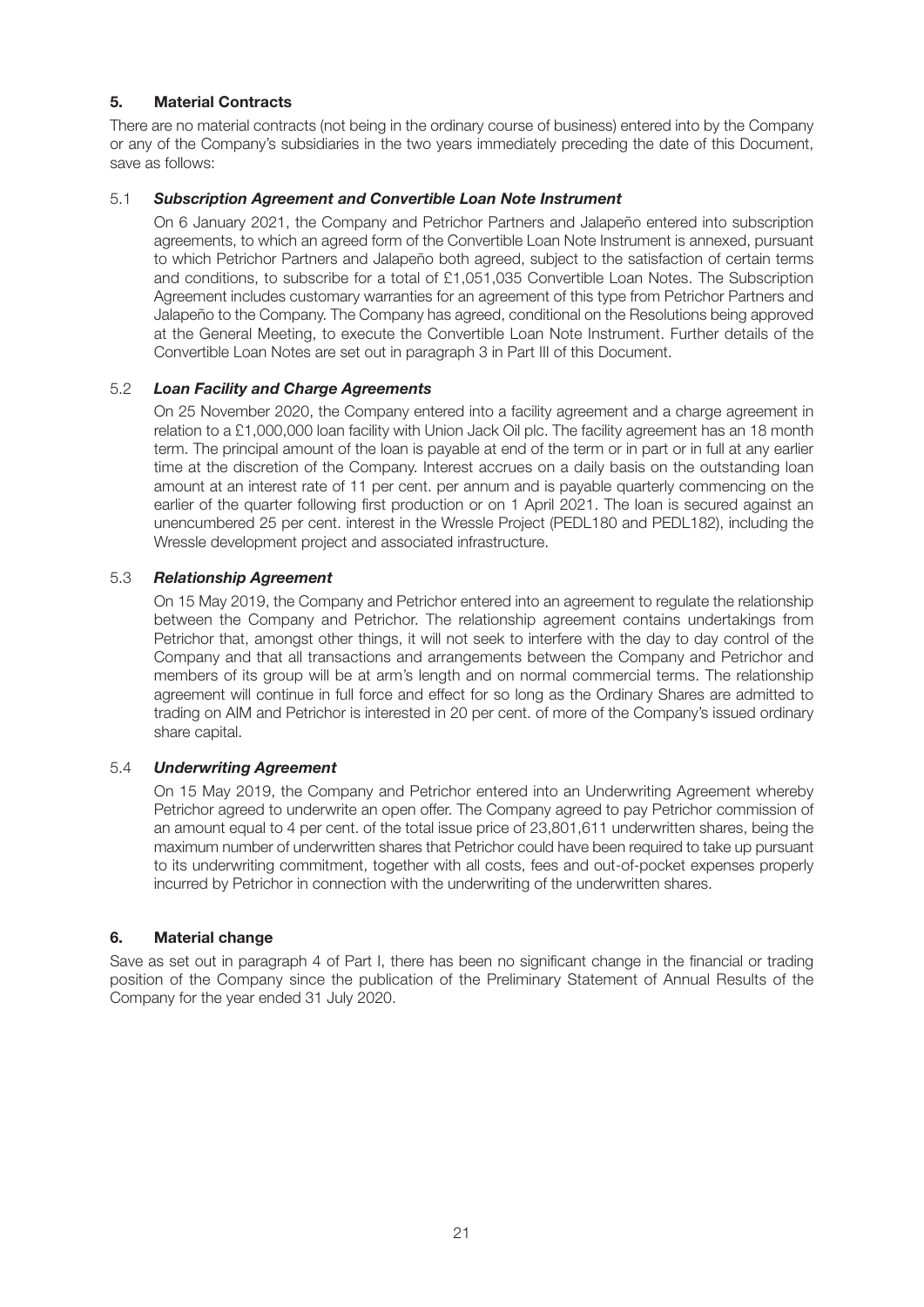# **7. Middle market quotations**

The table below sets out the middle market quotations for an Ordinary Share, as derived from Thomson Reuters Eikon, on the first business day of each of the six months preceding the date of this Document and on 5 January 2021 (being the last practicable date prior to publication of this Document):

| Date             | Price per Ordinary Share (pence) |
|------------------|----------------------------------|
| 3 August 2020    | 2.05                             |
| 1 September 2020 | 2.30                             |
| 1 October 2020   | 2.05                             |
| 2 November 2020  | 1.65                             |
| 1 December 2020  | 1.45                             |
| 4 January 2021   | 1.65                             |
| Disclosure Date  | 1.65                             |
|                  |                                  |

#### **8. Irrevocable Undertakings**

#### 8.1 *Director irrevocable undertakings*

The Company has received the following undertakings to vote in favour of the Resolutions at the General Meeting from the following Directors, which in aggregate amount to 13,596,481 Ordinary Shares representing 4.14 per cent. of the Existing Ordinary Shares, are as follows:

| Director                                                                                            | Number of<br><b>Ordinary Shares</b>                     | Percentage of<br>the Company's<br>issued share<br>capital |
|-----------------------------------------------------------------------------------------------------|---------------------------------------------------------|-----------------------------------------------------------|
| <b>Philip Stephens</b><br>Mark Abbott<br><b>Tim Davies</b><br>Ken Ratcliff<br><b>Walter Roberts</b> | 231,703<br>11,892,617<br>50,000<br>198,032<br>1,224,129 | 0.07%<br>3.62%<br>0.02%<br>0.06%<br>0.37%                 |
| <b>Total</b>                                                                                        | 13,596,481                                              | 4.14%                                                     |

#### 8.2 *Shareholder irrevocable undertakings*

The Company has received irrevocable undertakings from Premier to vote in favour of the Resolutions at the General Meeting in respect of, in aggregate, 45,733,333 Ordinary Shares representing approximately 13.93 per cent. of the Existing Ordinary Shares of the Company.

The obligations shall be irrevocable unless the General Meeting is not held prior to 22 February 2021.

The Company has also received irrevocable undertakings from Petrichor to vote in favour of Resolutions 2 and 3 (on such terms set out in this paragraph 8.2 of Part II), save that Petrichor shall abstain from voting on Resolution 1 in respect of an aggregate of 103,094,546 Ordinary Shares.

The Company has also received irrevocable undertakings from Jalapeño to vote in favour of Resolutions 2 and 3 (on such terms set out in this paragraph 8.2 of Part II), save that Jalapeño shall abstain from voting on Resolution 1 in respect of an aggregate of 8,497,500 Ordinary Shares.

The Company has also received irrevocable undertakings from Stephen P. Jackson to vote in favour of Resolutions 2 and 3 (on such terms set out in this paragraph 8.2 of Part II), save that Stephen P. Jackson shall abstain from voting on Resolution 1 in respect of an aggregate of 51,000 Ordinary Shares.

#### **9. Incorporation of relevant information by reference**

9.1 The following documents (or parts of documents), which have been filed with the Takeover Panel and are available for inspection in accordance with paragraph 10 of this Part II, contain information about the Company, which is relevant to this Document.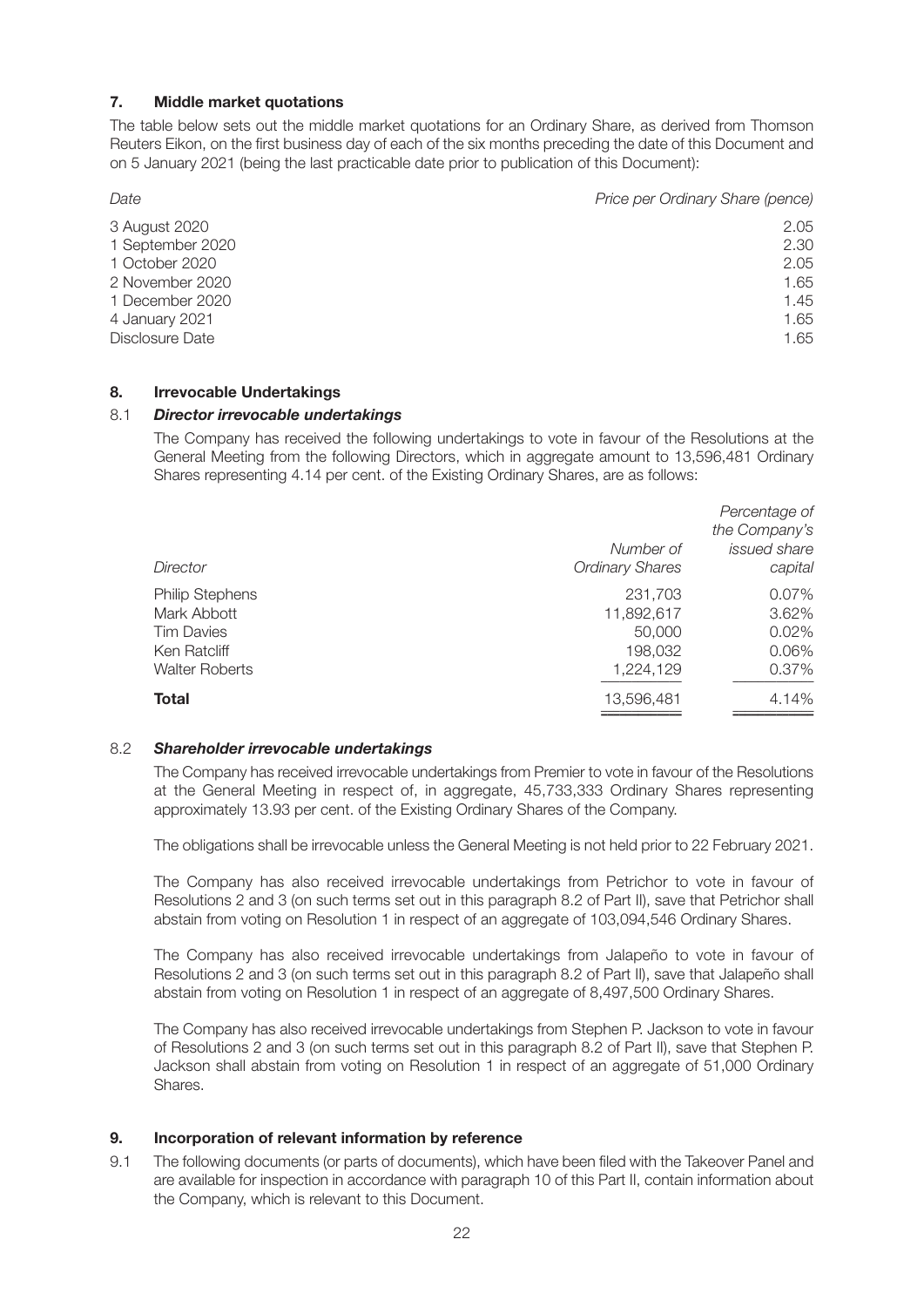9.2 The table below sets out the sections of these Documents which are incorporated by reference into, and form part of, this document. In accordance with Rule 24.15 of the Takeover Code, only the parts of the documents identified in the table below are incorporated into, and form part of, this Document.

| Source document from which information is<br>incorporated into this document by reference | Information incorporated by reference          | Page number(s) in<br>source document |
|-------------------------------------------------------------------------------------------|------------------------------------------------|--------------------------------------|
| Audited Financial Statements for the year<br>ended 31 July 2019                           | Independent Auditor's Report                   | 31                                   |
|                                                                                           | Consolidated Statement of Comprehensive Income | 36                                   |
|                                                                                           | Consolidated Statement of Financial Position   | 37                                   |
|                                                                                           | Consolidated Statement of Cash Flows           | 39                                   |
|                                                                                           | Consolidated Statement of Changes in Equity    | 41                                   |
|                                                                                           | Notes forming part of the Financial Statements | 43                                   |
| Audited Financial Statements for the year<br>ended 31 July 2018                           | Independent Auditor's Report                   | 27                                   |
|                                                                                           | Consolidated Statement of Comprehensive Income | 30                                   |
|                                                                                           | Consolidated Statement of Financial Position   | 31                                   |
|                                                                                           | Consolidated Statement of Cash Flows           | 33                                   |
|                                                                                           | Consolidated Statement of Changes in Equity    | 35                                   |
|                                                                                           | Notes forming part of the Financial Statements | 37                                   |
| Unaudited interim financial statements for<br>the six months ended 31 January 2020        | Consolidated Statement of Comprehensive Income | 8                                    |
|                                                                                           | Consolidated Statement of Financial Position   | 9                                    |
|                                                                                           | Consolidated Statement of Cash Flows           | 10                                   |
|                                                                                           | Consolidated Statement of Changes in Equity    | 11                                   |
|                                                                                           | Notes to the Consolidated financial statements | 12                                   |
| Preliminary Statement of Annual Results<br>for the year ended 31 July 2020                | Consolidated Statement of Comprehensive Income | 11                                   |
|                                                                                           | Consolidated Statement of Financial Position   | 12                                   |
|                                                                                           | Consolidated Statement of Cash Flows           | 13                                   |
|                                                                                           | Consolidated Statement of Changes in Equity    | 14                                   |
|                                                                                           | Notes to the Consolidated financial statements | 15                                   |
|                                                                                           |                                                |                                      |

- 9.3 A copy of each of the documents incorporated by reference into this Document is available, free of charge, for downloading or inspection, at the following website: www.egdon-resources.com.
- 9.4 The information incorporated by reference into this Document, which has not been published in an inflation adjusted form, is available in a "read-only" format and can be printed from the Company's website. The Company will provide within two business days, without charge, to each person to whom a copy of this document has been delivered, upon their written or verbal request, a copy of any documents incorporated by reference in this Document. In addition, each person to whom a copy of this document has been delivered may request that all future documents, announcements and information sent to them in relation to the Rule 9 Waiver should be sent in hard copy form. Copies of any documents incorporated by reference in this Document will not be provided unless such request is made. Requests for copies of any such document should be directed to the Company, Egdon Resources plc, The Wheat House, 98 High Street, Odiham, Hampshire, RG29 1 LP or by telephone to +44 (0)125 670 2292.
- 9.5 Save as set out above in paragraph 9.2 of Part II of this Document, neither the contents of the Company's website, nor the contents of any website accessible from hyperlinks on the Company's website, is incorporated into, or forms part of, this Document.

#### **10. Availability of this document**

This Document will be available for a period of twelve months from the date of this document on the Company's website www.egdon-resources.com free of charge in accordance with the requirements of Rule 26 of the AIM Rules.

#### **11. Consents**

11.1 VSA Capital has given and has not withdrawn its written consent to the issue of this Document with the inclusion herein of the references to its name and its advice to the Directors in the form and context in which they are included.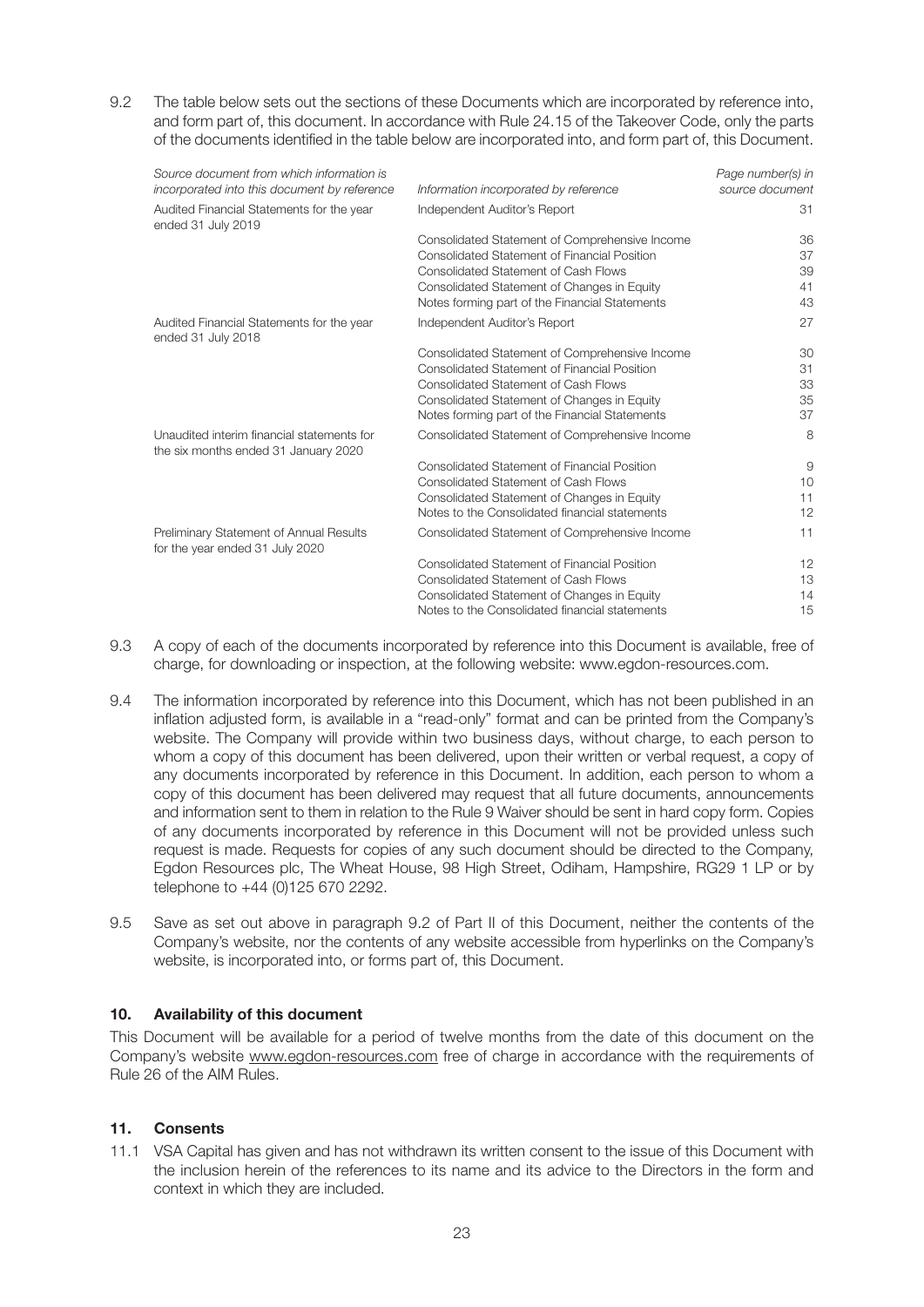11.2 WH Ireland has given and has not withdrawn its written consent to the issue of this Document with the inclusion herein of the references to its name in the form and context in which it is included.

#### **12 Documents on Display**

Copies of the following documents will be available at the Company's website (www.egdon-resources.com), and/or for inspection at the offices of the Company during normal business hours of any weekday (Saturdays, Sundays and public holidays in England and Wales excepted) from the date of this Document up to and including the date of the General Meeting:

- 12.1 this Document and accompanying Notice of GM;
- 12.2 the Articles of Association of the Company;
- 12.3 the annual report and accounts of the Company for the financial years ended 31 July 2019 and 31 July 2018, the unaudited interim financial statements for the six months ended 31 January 2020 and the preliminary statement of annual results for the year ended 31 July 2020;
- 12.4 the Certificate of Incorporation of HEYCO;
- 12.5 the Certificate of Incorporation of HINT;
- 12.6 the Articles of Association of Petrichor;
- 12.7 the Certificate of Limited Partnership for Petrichor Partners'
- 12.8 the Certificate of Incorporation of Jalapeño;
- 12.9 the Directors' service agreements and letters of appointment referred to in paragraph 4 of Part II;
- 12.10 the material contracts referred to in paragraph 5 of Part II, in so far as they have been entered into in connection with the Proposals;
- 12.11 the irrevocable undertakings referred to in paragraph 8 of Part II; and
- 12.12 the consent letters from VSA Capital and WH Ireland referred to in paragraph 11 of Part II.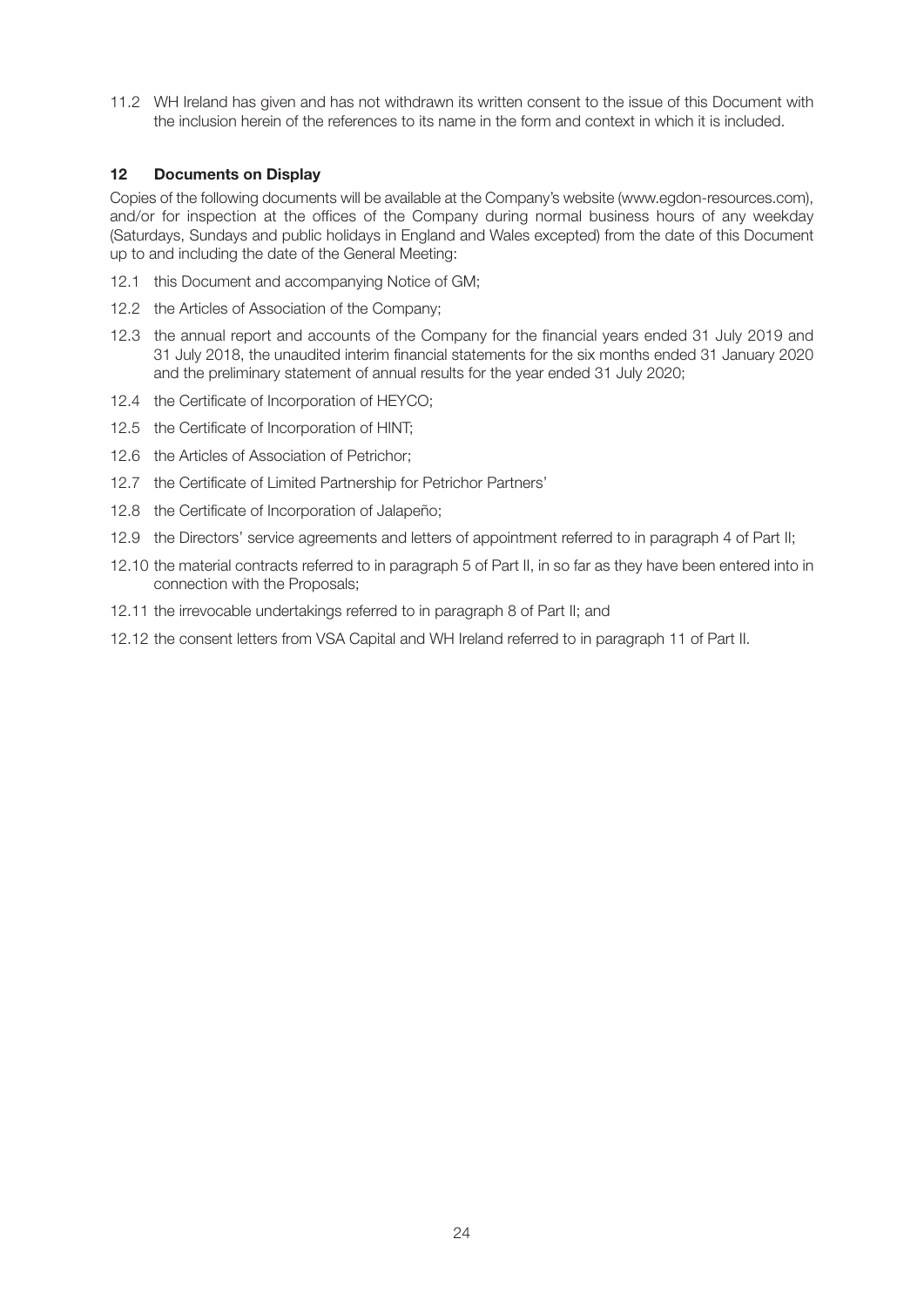# **PART III**

# **ADDITIONAL INFORMATION ON THE CONCERT PARTY**

# **1. Responsibility**

For the Purposes of Rule 19.2 of the Takeover Code only, the members of the Concert Party (whose names are set out in paragraph 2 of this Part III) accept responsibility for the information (including any expressions of opinion) contained in this Document in relation to the Concert Party. To the best of their knowledge and belief (having taken all reasonable care to ensure that such is the case), the information (including any expressions of opinion) contained in this Document for which they accept responsibility is in accordance with the facts and does not omit anything likely to affect the import of such information.

# **2. Information on the Concert Party**

For the purposes of the Takeover Code, HEYCO, Petrichor, Jalapeño, HINT, Petrichor Partners and Petrichor Partners' limited partners are acting in concert for the following reasons:

- (a) Petrichor currently holds 103,094,546 Ordinary Shares, representing 31.40 per cent. of the issued share capital of the Company. Petrichor is a wholly-owned subsidiary of HEYCO, Petrichor is therefore presumed to be acting in concert with HEYCO under the Takeover Code.
- (b) On 14 April 2020 Petrichor subscribed for 8,497,500 Ordinary Shares, representing 2.59 per cent. of the issued share capital of the Company, which were registered in the name of Jalapeño. Jalapeño's President and majority shareholder is Harvey E Yates Jr, George M. Yates' brother. HEYCO's majority shareholder is Explorers Petroleum Corporation of which George M. Yates is the ultimate controller and Jalapeño is therefore presumed to be acting in concert with HEYCO and Petrichor under the Takeover Code.
- (c) HINT is the general partner of Petrichor Partners and a wholly owned subsidiary of HEYCO therefore HINT is presumed to be acting in concert with HEYCO under the Takeover Code.
- (d) The limited partners of Petrichor Partners are individuals who are connected, either via personal or professional connections, to George M. Yates. Petrichor Partners and its limited partners are therefore presumed to be acting in concert with HEYCO under the Takeover Code.

Further information on the members of the Concert Party is set out below.

#### 2.1 *Information on HEYCO*

HEYCO is a privately owned, US based, upstream energy portfolio company that delivers strategy, sophisticated unconventional technology, and capital to oil and gas exploration projects in the United States and Europe.

For the year ended 31 December 2019 HEYCO had net assets of US\$82.5 million and revenues of US\$2.1 million.

HEYCO is incorporated in Delaware, USA with company number 3443499, and its registered office is at InCorp Services, Inc., 919 North Market Street, Suite 950, Wilmington, DE 19801, USA.

Further information on HEYCO is available on its website: http://www.heycoenergy.com/

HEYCO's majority shareholder is Explorers Petroleum Corporation of which George M. Yates is the ultimate controller.

The Directors of HEYCO are:

- l George M. Yates, a United States of America national who was born in Artesia, New Mexico, USA and resides in Dallas, Texas, USA;
- l Lauren Yates (daughter of George M. Yates), a United States of America national who resides in Plano, Texas, USA; and
- Barrett Yates-Mack (daughter of Harvey E. Yates, Jr.), a United States of America national who resides in Weston, Massachusetts, USA.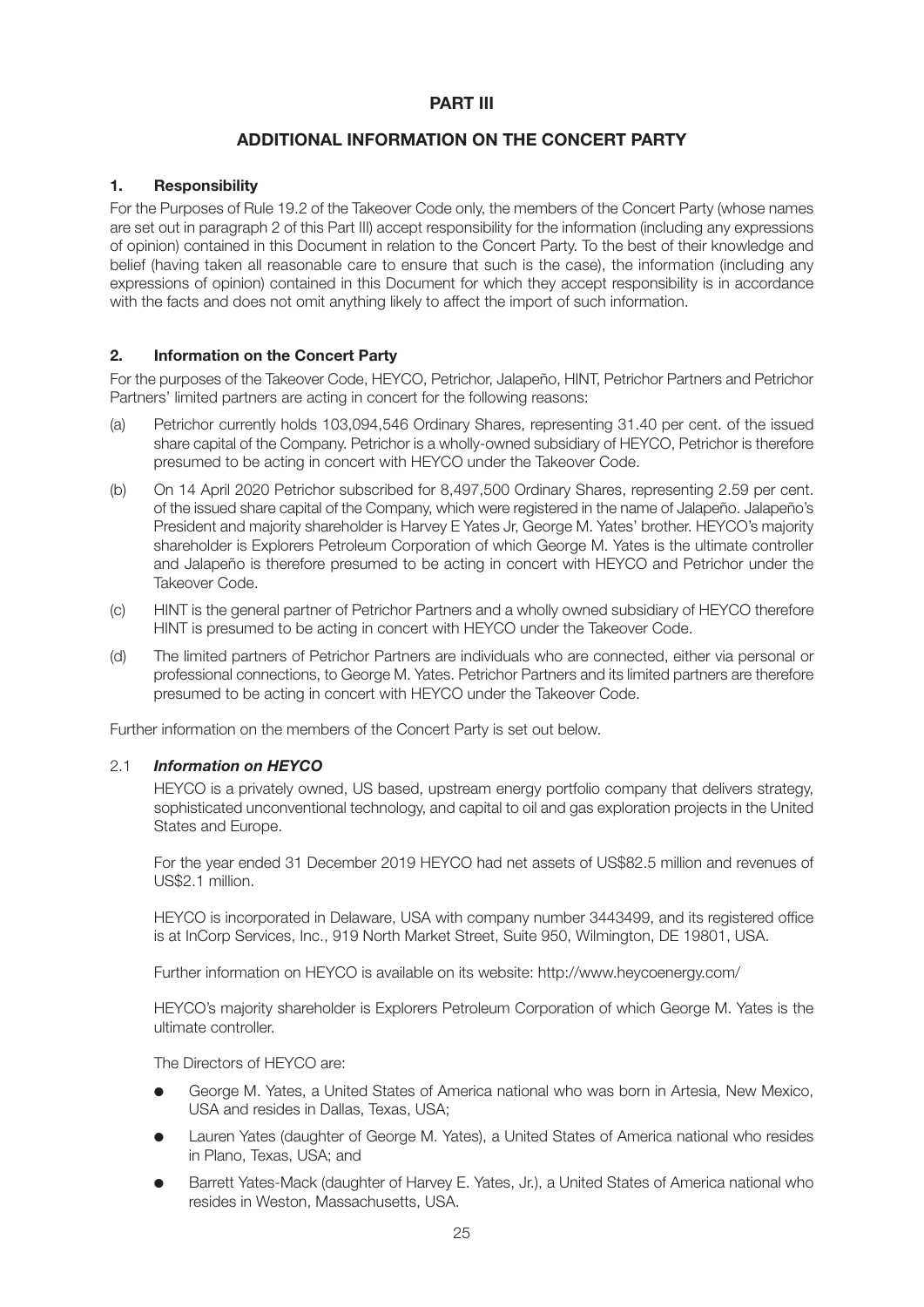# *Domestic US*

HEYCO historically operated in the Permian Basin, specifically in the Delaware Basin. In early 2015, HEYCO's subsidiary, Harvey E. Yates Company, was acquired by Matador Resources Company for an equity position in the company.

HEYCO Development Company (DEVCO) focuses on non-operated projects in New Mexico, East Texas, Wyoming, and southwestern Louisiana.

#### *Europe*

Various subsidiaries of HEYCO have been involved in international exploration for more than 20 years, having operated exploration projects in England, Spain, and Morocco. The group currently holds non-operated interests in England and Spain.

#### 2.2 *Information on Petrichor*

Petrichor, is a holding company and a wholly owned subsidiary of HEYCO.

For the year ended 31 December 2019 Petrichor had net assets of US\$30 million and revenues of US\$0.

Petrichor is incorporated in the Netherlands with company file number 34306097, and its registered office is at Kabelweg 37, 1014 BA Amsterdam, The Netherlands.

The directors of Petrichor are:

- l Tara Lewis, a United States of America national who was born in Texas, USA and resides in Dallas, Texas, USA; and
- l Wiesenborn Consultancy B.V., a private company with limited liability organised under the laws of the Netherlands, with company number 27298706 and registered address Park Vronesteyn 16, Voorburg, 2271HS, Netherlands

#### 2.3 *Information on Jalapeño*

Jalapeño is a small oil and gas company. It is a Nevada corporation and has offices in New Mexico and Nevada. With acreage positions in New Mexico, Texas and various other states. Most of its drilling investments are as a non-operator in unconventional plays that are currently taking place within the Permian and Eagleford Basins. However, as an operator it has continuously been involved in both shallow well exploration and production and in rank-wildcat exploration efforts in presently unproductive basins.

For the year ended 30 June 2020 Jalapeño had net assets of US\$15.2 million and revenues of US\$9.5 million.

Jalapeño is incorporated in Nevada, USA with company number C16535-1998, and its registered office is at Sierra Corporate Services – Las Vegas, 2300 West Sahara Avenue, Suite 1200, Las Vegas, Nevada, USA.

Further information on Jalapeño is available on its website: http://www.jalapenocorp.com

Jalapeño's majority shareholder is George M. Yates' brother, Harvey E. Yates, Jr.

The directors of Jalapeño are:

- Harvey E. Yates, Jr. a United States of America national who was born in Artesia, New Mexico, USA and resides in Albuquerque, New Mexico, USA;
- l Ryan Cangiolosi, a United States of America national who resides in Albuquerque, New Mexico, USA;
- Steve H Cypes, a United States of America national who resides in Dover, Massachusetts, USA;
- l Harvey E. Yates III, a United States of America national who resides in Albuquerque, New Mexico, USA; and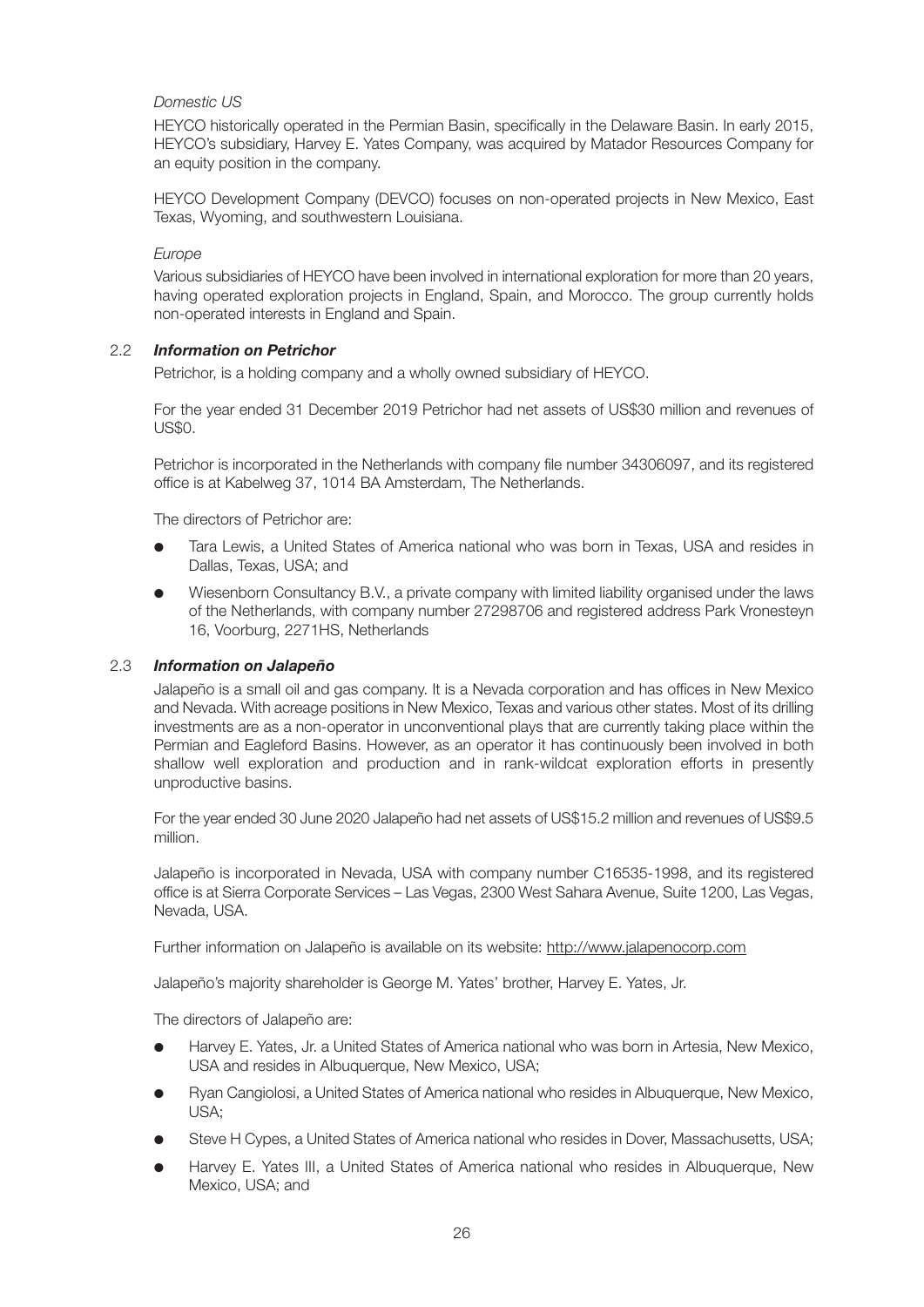l Barrett Yates-Mack, a United States of America national who resides in Weston, Massachusetts, USA.

# 2.4 *Information on Petrichor Partners*

Petrichor Partners is a Delaware limited partnership whose limited partners are Financial Industry Regulatory Authority ("FINRA") qualified investors as defined in FINRA Rule 4512(c). The general partner of Petrichor Partners is HINT a subsidiary of HEYCO.

Petrichor Partners is registered in Delaware, USA with company file number 4431785, and its registered office is at InCorp Services, Inc., 919 North Market Street, Suite 950, Wilmington, Delaware 19801, USA.

#### *Information on the Petrichor Partners limited partners*

The limited partners of Petrichor Partners consists of the following individuals:

- l Alinaza Cuervo Tejas, LP, a private family trust of King Alcorn Crow, a private equity and energy investor whose registered address is at 7621 Southwestern Boulevard, Dallas, Texas 75225, USA. The general partner of Alinaza Cuervo Tejas LP is Crow Financial Interest LLC and the manager is King Alcorn Crow;
- l Donald DeJong, Chief Executive Officer of AgriVision Farm Management, LLC whose registered address is P.O. Box 659 Hartley, Texas 75225, USA;
- l Stephen P. Jackson, residential and land developer whose registered address is 6303 Indian School Rd, NE 602, Albuquerque, New Mexico 87110, USA;
- l Midland Trust Company, PO Box 07520, Fort Myers Florida as custodian for Eric Harold West, a real estate investor and advisor whose registered address is 1155 Connecticut Avenue, NW, 7th Floor, Washington, DC 20036, USA
- l Per Juvkam-Wold, Senior Vice President and Chief Financial Officer at HEYCO Energy Group, Inc., whose registered address is 5310 Harvest Hill Road, Suite 164, Dallas, Texas 75220, USA;
- Rance C. Miles, a business owner whose registered address is 5151 Beltline Road, Suite 455, Dallas, Texas 75254, USA;
- l George R. O'Connor, a business owner whose registered address is 1515 E. 4th Street, Little Rock, Arkansas 72202, USA; and
- l William Weber, a debt trader working in financial services whose registered address is 46 Old Hill Road, Westport, CT 06880, USA.

#### 2.5 *Information on HINT*

HINT is a US holding company and a wholly owned subsidiary of HEYCO.

For the year ended 31 December 2019 HINT had net assets of US\$0.02 million and revenues of US\$0.

HINT is incorporated in Delaware with company file number 2267708, and its registered office is at InCorp Services, Inc., 919 North Market Street, Suite 950, Wilmington, Delaware 19801, USA.

The directors of HINT are:

- l George M. Yates, a United States of America national who was born in Artesia, New Mexico, USA and resides in Dallas, Texas, USA; and
- Tara Lewis, a United States of America national who was born in Texas, USA and resides in Dallas, Texas, USA.

#### 2.6 *Effect on Concert Party*

The Proposals are not expected to have a material effect on the Concert Party's earnings, assets or liabilities. Petrichor Partners will fund its subscription for the Convertible Loan Notes through existing cash resources available to its limited partners and Jalapeño will fund its subscription for the Convertible Loan Notes through its existing cash resources.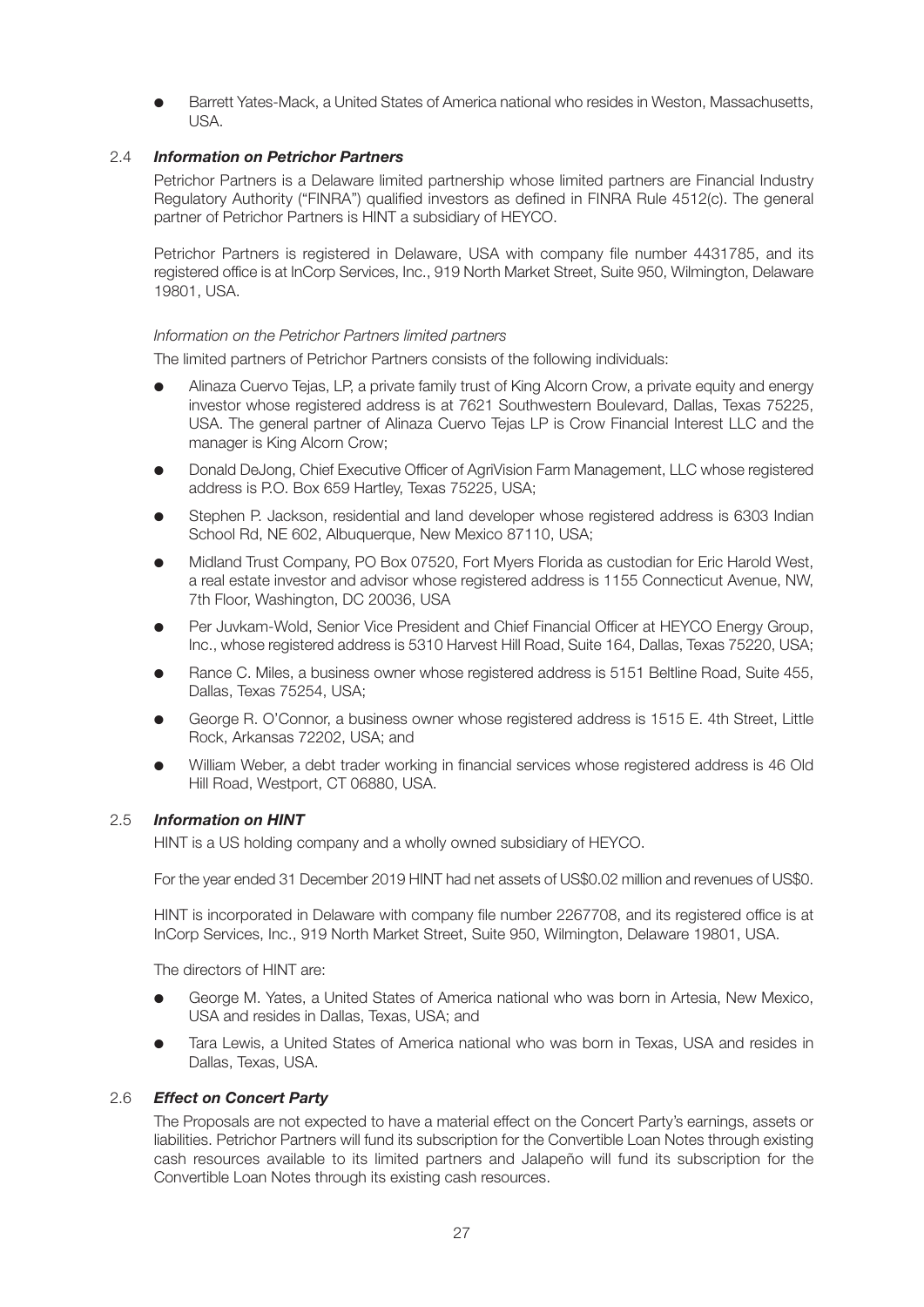#### **3. Effect of the conversion of the Convertible Loan Notes on the Concert Party's Interest in the Company**

- 3.1 As at the Disclosure Date, the holdings of the Concert Party are set out below:
	- (a) Petrichor holds 103,094,546 Ordinary Shares, representing 31.40 per cent. of the Company's existing issued share capital;
	- (b) Jalapeño holds 8,497,500 Ordinary Shares, representing 2.59 per cent. of the Company's existing issued share capital; and
	- (c) Stephen P. Jackson holds 51,000 Ordinary Shares, representing 0.02 per cent. of the Company's existing issued share capital.
- 3.2 The earliest date upon which either Petrichor Partners or Jalapeño may serve a notice to convert their respective Convertible Loan Notes into Ordinary Shares is expected to be on or around 26 January 2021 (assuming that they each respectively deliver a conversion notice to the Company on the date of issue of the convertible loan note certificates, which are to be issued approximately two business days after the General Meeting, subject to the Resolutions having been passed. Conversion would then take place on a date determined by the Company, being no later than ten business days after the date of service of such conversion notice).
- 3.3 Based on the assumptions below, conversion of the Convertible Loan Notes would result in the issue to the Concert Party of up to 73,233,406 Ordinary Shares increasing the total holding of the Concert Party to 401,549,031 Ordinary Shares representing approximately 46.04 per cent. of the Company's Enlarged Ordinary Share Capital:
	- (a) Conversion of the Convertible Loan Notes occurs on a date determined by the Company, being no later than ten business days after the date of service by either Petrichor Partners of Jalapeño of a conversion notice. The earliest date upon which either Petrichor Partners or Jalapeño may serve a notice to convert their respective Convertible Loan Notes into Ordinary Shares is expected to be on or around 26 January 2021 (assuming that Petrichor Partners or Jalapeño each respectively deliver a conversion notice to the Company on the date of issue of the convertible loan note certificates, which are to be issued approximately two business days after the General Meeting, subject to the Resolutions having been passed);
	- (b) Petrichor Partners and Jalapeño elect to convert the full principal amount of the £1,051,035 Convertible Loan Notes into new Ordinary Shares at the Conversion Price;
	- (c) Petrichor Partners and Jalapeño elect to convert the interest due into Ordinary Shares at the Conversion Price; and
	- (d) There are no changes to the Company's share capital prior to the issue of all of the Conversion Shares.
- 3.4 The effect of the issue of the Conversion Shares, representing approximately 22.31 per cent. of the Company's voting share capital is set out in the table below:

*Table 1: The Concert Party's maximum interest in the Company* 

| <b>Concert Party</b><br>member                                           | Current<br>interest in the<br><b>Ordinary Share</b><br>Capital | Percentage of<br><i>Issued</i><br><b>Ordinary Share</b><br>Capital | Conversion<br>shares*                    | Maximum<br><i>interest in</i><br>Enlarged<br><b>Ordinary Share</b><br>Capital on<br>conversion of<br>the Convertible<br>Loan Notes* | Percentage of<br>Enlarged<br><b>Ordinary Share</b><br>Capital on<br>Conversion of<br>the Convertible<br>Loan Notes |
|--------------------------------------------------------------------------|----------------------------------------------------------------|--------------------------------------------------------------------|------------------------------------------|-------------------------------------------------------------------------------------------------------------------------------------|--------------------------------------------------------------------------------------------------------------------|
| Petrichor<br>Jalapeño<br><b>Petrichor Partners</b><br>Stephen P. Jackson | 103.094.546<br>8.497.500<br>0<br>51,000                        | 31.40<br>2.59<br>$\Omega$<br>0.02                                  | $\Omega$<br>3.549.020<br>69.684.386<br>0 | 103.094.546<br>12.046.520<br>69.684.386<br>51,000                                                                                   | 25.67<br>3.00<br>17.35<br>0.01                                                                                     |
| <b>Total</b>                                                             | 111,643,046                                                    | 34.01                                                              | 73,233,406                               | 184,876,452                                                                                                                         | 46.04                                                                                                              |

\*The Concert Party's maximum interest set out in Table 1 above is based on the assumptions set out in paragraph 3.3 above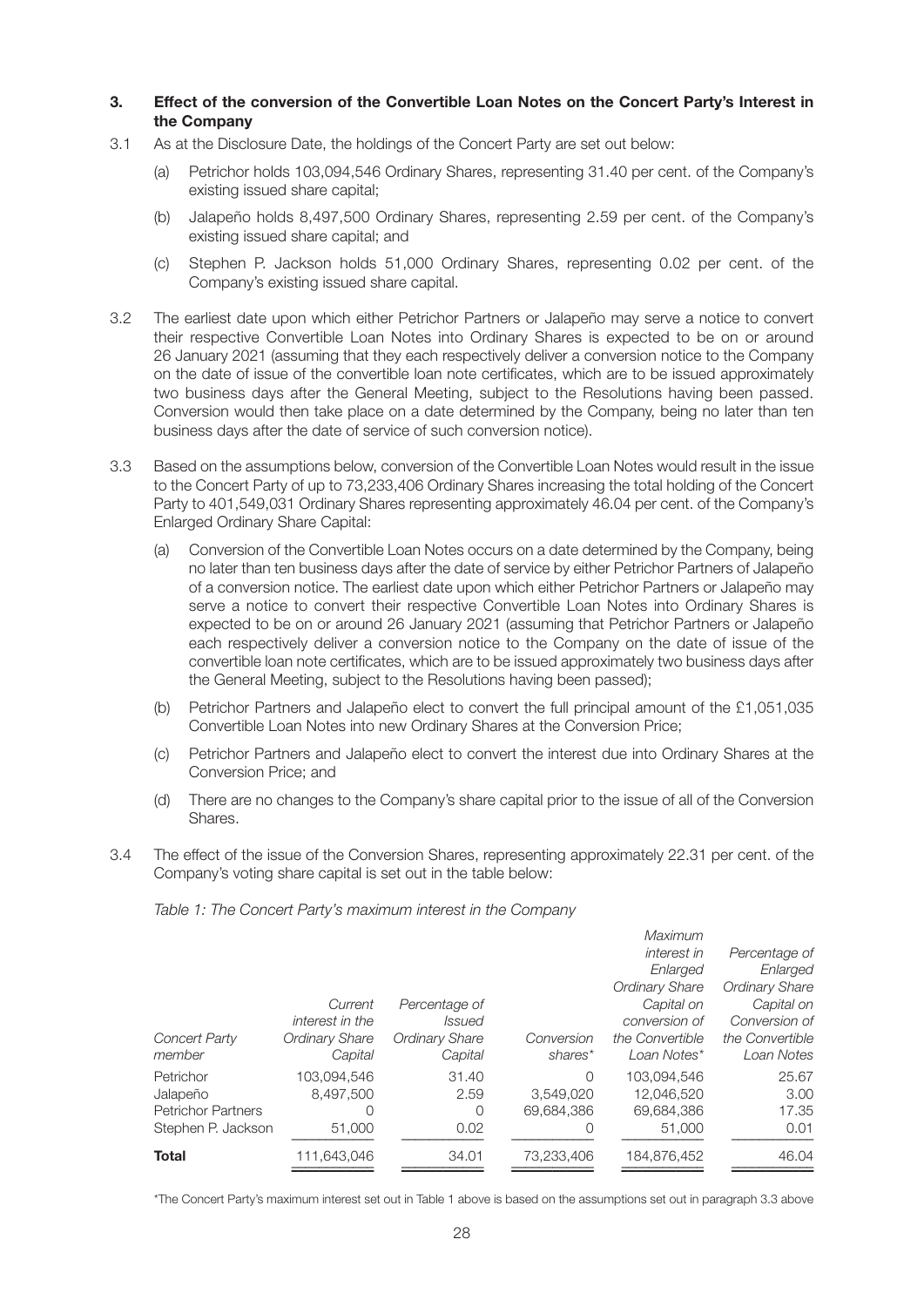# **4. Interests and Dealings (Concert Party)**

For the purpose of this paragraph 4, the definitions in paragraph 3.1 of Part II shall apply.

- 4.1 As at the close of business on the Disclosure Date, and save as disclosed in the table in paragraph 3.4 above, none of: (i) the members of the Concert Party; (ii) the directors of any member of the Concert Party or any of their close relatives, related trusts and any Connected Persons; nor (iv) any person with whom any member of the Concert Party has any arrangement of the kind referred to in Note 11 on the definition of acting in concert in the Takeover Code (so far as the Directors are aware having made due enquiry) had interests, rights to subscribe for or short positions in the relevant securities of the Company nor, save for any borrowed share which have either been on-lent or sold, had borrowed or lent any relevant Company securities (including for these purposes any financial collateral arrangements of the kind referred to in Note 4 on Rule 4.6 of the Takeover Code).
- 4.2 Save as set out in paragraph 3.1 of Part III of this Document , none of: (i) the members of the Concert Party; (ii) any director of any member of the Concert Party or any of their close relatives, related trust, and any Connected Persons; or (iii) any person with whom any member of the Concert Party has any arrangement of the kind referred to in Note 11 on the definition of acting in concert in the Takeover Code has dealt in relevant securities of the Company during the disclosure period.

During the Disclosure Period, the following dealings have been made in the relevant securities of the Company by the members of the Concert Party:

| Date          | Transaction                                                                                         | Price (pence) |
|---------------|-----------------------------------------------------------------------------------------------------|---------------|
| 14 April 2020 | Petrichor subscribed for 7,055,720 Ordinary Shares which<br>were registered in the name of Jalapeño | 2.0           |
| 27 April 2020 | Petrichor subscribed for 1,441,780 Ordinary Shares which<br>were registered in the name of Jalapeño | 2 $\Omega$    |

- 4.3 No member of the Concert Party has entered into any agreement, arrangement or understanding with any of the Directors which has any connection with or dependence upon the Whitewash Resolution. In addition, there is no agreement, arrangement or understanding having any connection with or dependence upon the Whitewash Resolution between any member of the Concert Party and any person interested or recently interested in shares in the Company, or any other recent director of the Company. Neither the Company nor any person acting in concert with the Company has any arrangement of the kind referred to in Note 11 on the definition of acting in concert in the Takeover Code with any person.
- 4.4 Save for the Relationship Agreement (further details on which are set out in paragraph 5.2 of Part II of this Document) there are no relationships (personal, financial or commercial), arrangements or understandings between the Concert Party, any member of the Concert Party and VSA or any person who is, or presumed to be, acting in concert with VSA.

#### **5. Relationship between the Concert Party, the Directors and the Independent Shareholders**

There are no relationships (personal, financial or commercial), arrangements or understandings between any members of the Concert Party and any of the Directors.

No member of the Concert Party has any relationships (personal, financial or commercial), arrangements or understandings with any of the Independent Shareholders or any person who is, or is presumed to be, acting in concert with any such Independent Shareholder.

# **6. Intentions of the Concert Party**

6.1 The members of the Concert Party's long-term commercial justification for the transaction is that they want to help the Company reach its goals and potential, and that the members of the Concert Party believe the Company is substantially undervalued, and have confidence in the management of the Company.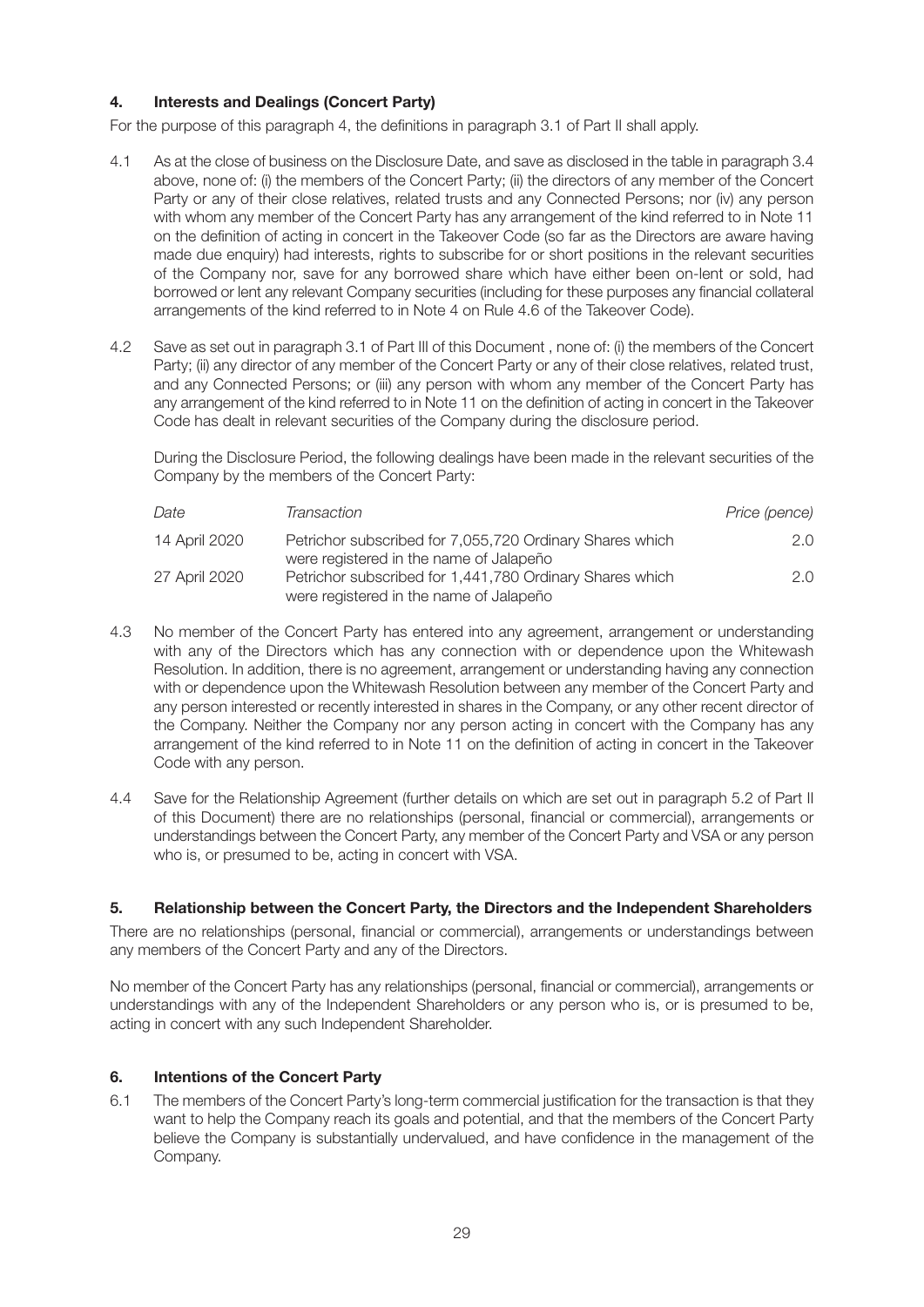- 6.2 The members of the Concert Party have confirmed that, if the Whitewash Resolution is passed by the Independent Shareholders on a poll, there is no agreement, arrangement or understanding for the transfer of their Ordinary Shares (including any Conversion Shares) to any third party.
- 6.3 The Concert Party is not intending to seek any changes in respect of:
	- (a) the future of the Company's business;
	- (b) any planned investment in research and development;
	- (c) the continued employment of the Company's employees and management, including any material change in conditions of employment or balance of skills and functions;
	- (d) the location of the Company's places of business, headquarters and headquarter functions;
	- (e) employer contributions into the Company's pension schemes, the accrual of benefits for existing members and the admission of new members and the Concert Party is not seeking any redeployment of the fixed assets of the Company; and
	- (f) the maintenance of any existing trading facilities for the relevant securities of the Company.
- 6.4 Each member of the Concert Party has also confirmed that, it does not intend to change its own current business strategy or in relation to itself , any other matter referred to in paragraph 6.3 above as a result of the Proposals.
- 6.5 The Directors note that the Concert Party does not intend to change any matter referred to in paragraph 6.3 above and have no comment.

### **7. Financial Information**

- 7.1 HEYCO, HINT, Petrichor Partners and Jalapeño are not required under the laws of the United States of America to make their accounts publicly available and, accordingly, they are not providing further details of their historical financial information in this Document.
- 7.2 The following financial information on Petrichor is incorporated by reference into this document in accordance with Rule 24.15 of the Takeover Code and is available on the Company's website at: www.egdon-resources.com as set out below.

Except as set out below, no other portion of these documents is incorporated by reference into this Document.

| Source document from which information is<br>incorporated into this document by reference | Information incorporated by reference | Page number(s) in<br>source document |
|-------------------------------------------------------------------------------------------|---------------------------------------|--------------------------------------|
| Financial Statements for the year ended<br>31 December 2019                               | <b>Balance Sheet</b>                  | $\overline{4}$                       |
| Financial Statements for the year ended<br>31 December 2018                               | <b>Balance Sheet</b>                  | 3                                    |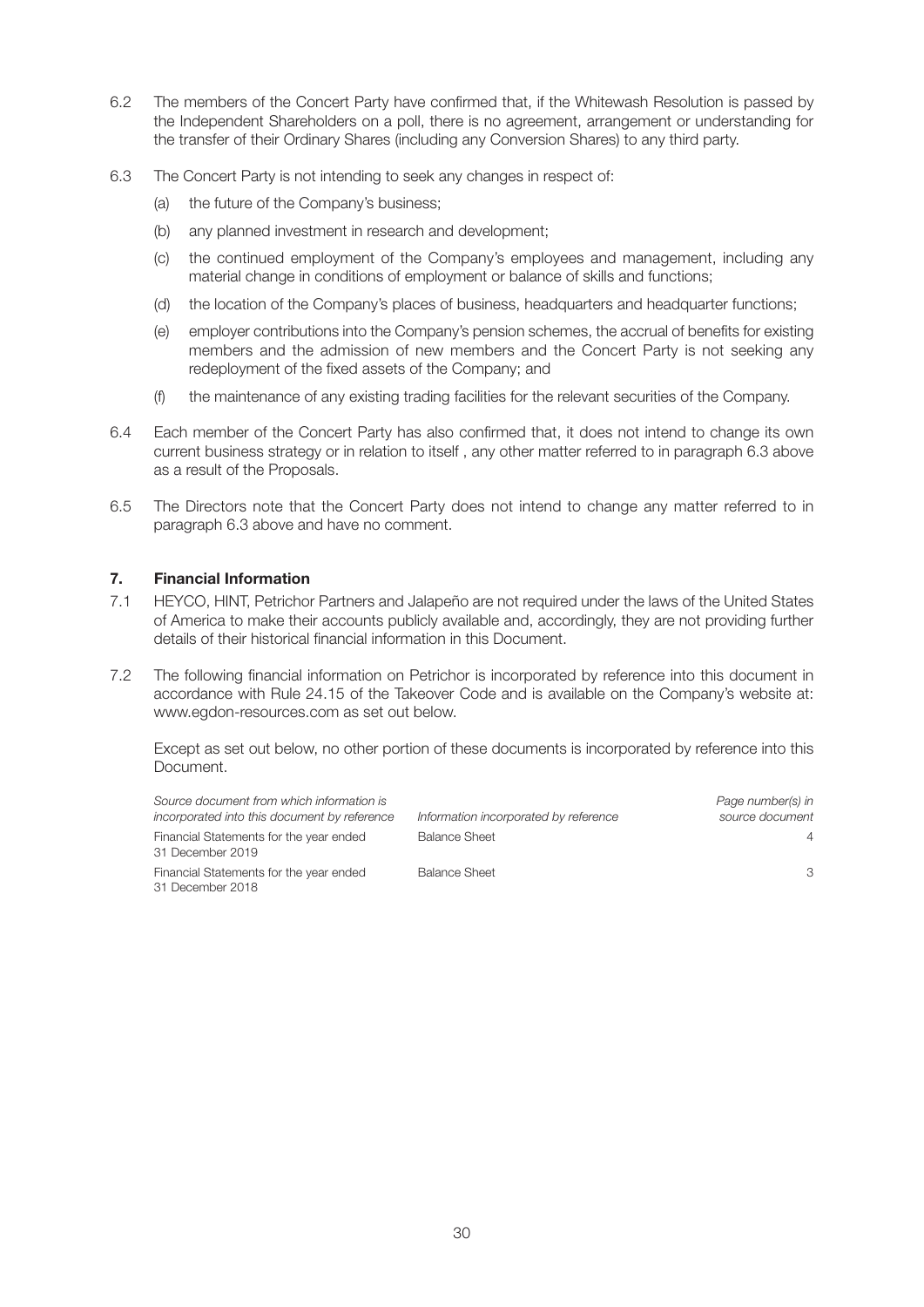# **EGDON RESOURCES PLC**

# (THE "**COMPANY**")

*(Incorporated and registered in England and Wales under the Companies Act 1985 with registered number 06409716)* 

# **NOTICE OF GENERAL MEETING**

**NOTICE IS HERBY GIVEN** that a general meeting of the Company will be held at 10.00 a.m. on 22 January 2021 at the offices of Egdon Resources plc at The Wheat House, 98 High Street, Odiham, Hampshire RG29 1LP to consider and, if thought fit, pass the following resolutions which will be proposed as ordinary or special resolutions as specified below ("**Resolutions**"). In order to comply with the Code, Resolution 1 will be taken on a poll to be passed by more than 50 per cent. of the votes of Independent Shareholders present and voting at the General Meeting in person or by proxy and the members of the Concert Party have undertaken to the Company not to vote on the Whitewash Resolution. Resolution 2 will be proposed as an ordinary resolution and resolution 3 will be proposed as a special resolution.

For the purposes of this notice, capitalised terms shall have the meaning ascribed to them in the circular to shareholders of which this notice forms part ("**Document**") (unless the context otherwise requires, or they are otherwise defined).

#### **ORDINARY RESOLUTION**

- 1. **THAT** the waiver granted by the Panel on Takeovers and Mergers of any requirement under Rule 9 of The Code on Takeovers and Mergers for the Concert Party to make a general offer to Shareholders of the Company as a result of the issue of up to 73,233,406 Conversion Shares, as more fully described in the Document, be and is hereby approved.
- 2. **THAT**, subject to the passing of resolution 1 set out in the notice convening this meeting, for the purposes of section 551 of the Companies Act 2006 (the "**Act**"), the Directors be and are hereby generally and unconditionally authorised (in addition to all existing authorities) to allot shares in the Company or grant rights to subscribe for, or to convert any security into, shares in the Company, as is contemplated in sub-sections  $551(1)(a)$  and  $551(1)(b)$  respectively of the Act up to a maximum nominal amount of £732,334.06 pursuant to the Subscription Agreement and the Convertible Loan Note Instrument (as defined in the Document) during the period expiring on the earlier of (i) 6 June 2022; and (ii) the date falling 12 (twelve) months from the date of issue of the Convertible Loan Notes (as defined in the Document), save that the Company may prior to the expiry of such period make any offer or agreement which would or might require such shares to be allotted or such rights to be granted after the expiry of the said period and the Directors may allot any such shares and grant any such subscription and conversion rights in pursuance of any such offer or agreement notwithstanding the expiry of the authority given by this resolution in accordance with the provisions of section 551(7)(b) of the Act.

#### **SPECIAL RESOLUTION**

3. **THAT**, in addition to all existing authorities, subject to the passing of resolutions 1 and 2 set out in the notice convening this meeting, the Directors be and are hereby empowered in accordance with section 570 of the Act to allot equity securities (as defined in section 560 of the Act) for cash, pursuant to the authority conferred on them to allot such shares or grant such rights by resolution 2, up to a maximum nominal value of £732,334.06 as if subsection (1) of section 561 of the Act did not apply to any such allotment.

BY ORDER OF THE BOARD

Walter Roberts *Registered Office:* **Company Secretary**  The Wheat House **Company Secretary The Wheat House** 

 98 High Street of the contract of the contract of the contract of the contract of the contract of the contract of the contract of the contract of the contract of the contract of the contract of the contract of the contract of the contrac the contract of the contract of the contract of the contract of the contract of the contract of the contract of the contract of the contract of the contract of the contract of the contract of the contract of the contract o RG29 1LP

Date: 6 January 2021